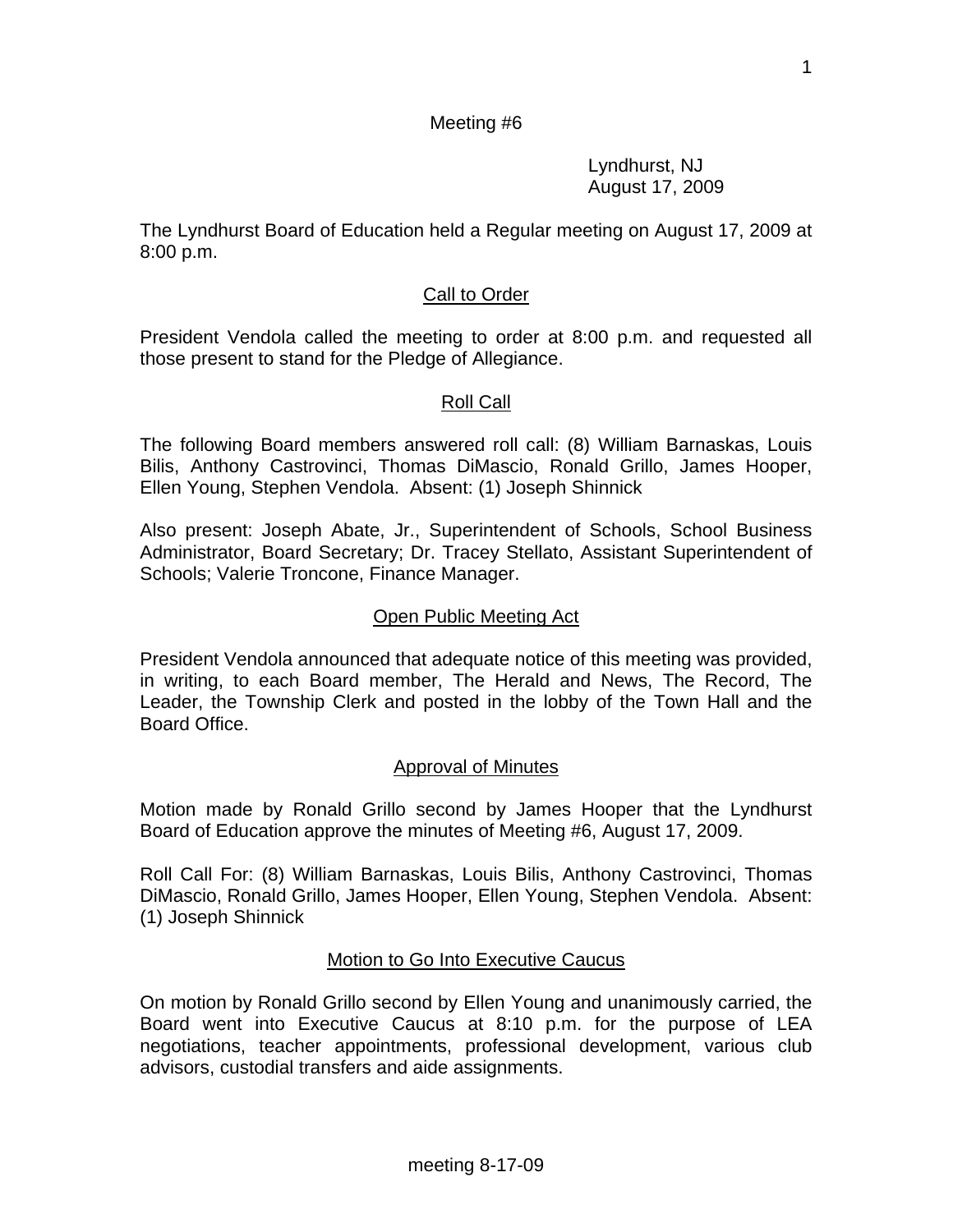## Motion to Open Meeting to Public

On motion by Ronald Grillo second by William Barnaskas and unanimously carried, the Board opened the meeting to the public at 8:58 p.m.

Roll Call For: (8) William Barnaskas, Louis Bilis, Anthony Castrovinci, Thomas DiMascio, Ronald Grillo, James Hooper, Ellen Young, Stephen Vendola. Absent: (1) Joseph Shinnick

## **Communications**

Correspondence From: Subject Matter:

Lawrence Russo **Thank You-Retirement** Plaque and Watch

## Finance/Negotiations Committee

Any Board member who takes exception to any of the following listed actions under the category of Finance/Negotiations may so indicate now and a separate motion for each of the excepted actions will be entertained.

Motion made by James Hooper second by William Barnaskas that the following Finance/Negotiations actions of the Board numbered 1 through 20 exception actions be adopted.

Roll Call For: (8) William Barnaskas, Louis Bilis, Anthony Castrovinci, Thomas DiMascio, Ronald Grillo, James Hooper, Ellen Young, Stephen Vendola. Absent: (1) Joseph Shinnick.

- 1. BE IT RESOLVED, by the Lyndhurst Board of Education that it has received and accepts the financial reports of the Secretary and Treasurer of School Monies for the month ended July 31, 2009 and certifies that the reports indicate that no major account or fund is overexpended in violation of NJAC 6A:23-2.11(a) and that sufficient funds are available to meet the district's financial obligations for the remainder of the school year. A copy of the certification shall be included in the minutes.
- 2. BE IT RESOLVED, that the payroll for the month ended July 31, 2009 be and the same is hereby approved and ordered paid:

Payroll \$399,712.31

3. BE IT RESOLVED, that the attached list of supplies received and services rendered to the Board of Education of the Township of Lyndhurst, County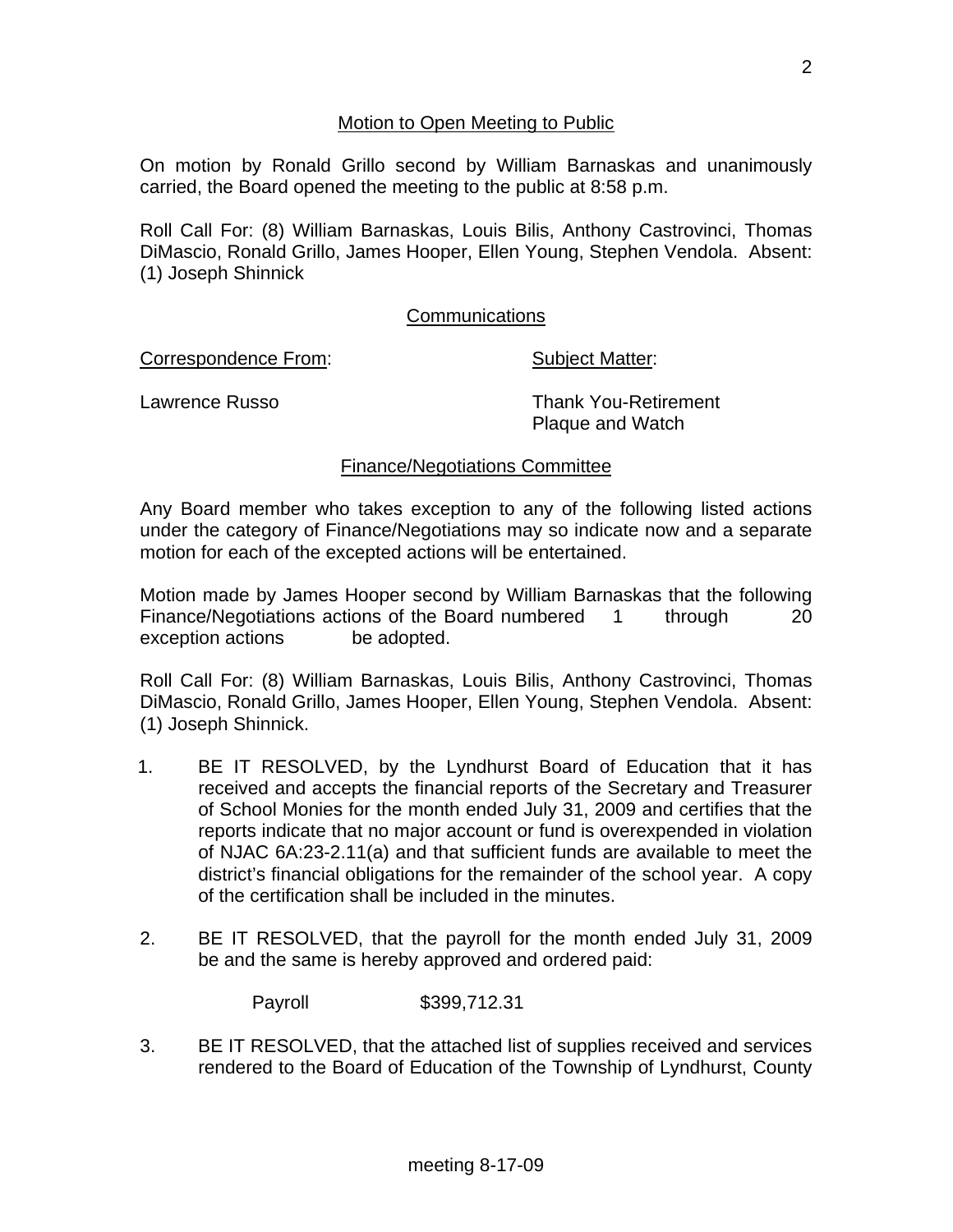of Bergen, for the month ended August 17, 2009 be and the same are hereby approved and ordered paid:

| Current Expense (Fund 11)  | \$720,152.53   |
|----------------------------|----------------|
| Debt Service (Fund 40)     | \$406,770.00   |
| <b>General Ledger</b>      | \$25,973.07    |
| Accounts Payable (Fund 11) | \$141,000.50   |
| Accounts Payable (Fund 20) | \$ 30,780.60   |
| <b>GRAND TOTAL</b>         | \$1,324,676.70 |

4. BE IT RESOLVED, that the ACCP/BCCP supplies received and services rendered to the Board of Education of the Township of Lyndhurst, County of Bergen, for the month of July 2009, be and the same are hereby approved and ordered paid:

| <b>Payroll/Payroll Taxes</b><br>Supplies/Telephone/Misc | $$ -0 -$<br>\$386.77 |
|---------------------------------------------------------|----------------------|
| <b>Tuition Refunds</b>                                  | $$ -0 -$             |
| Total                                                   | \$386.77             |

5. BE IT RESOLVED, that cafeteria services rendered to the Board of Education of the Township of Lyndhurst, County of Bergen, for the month of July 2009, be and the same are hereby approved and ordered paid:

| Payroll/Payroll Taxes | $-0 -$      |
|-----------------------|-------------|
| Services              | \$28,924.50 |

- 6. BE IT RESOLVED, that the Lyndhurst Board of Education approve the attached transfers for the month of July 2009.
- 7. BE IT RESOLVED, that the Lyndhurst Board of Education approve the attached transfers, effective June 29, 2009, of \$400,000.00 from current expense to capital outlay projects. This transfer is in accordance with S1701 and approved by the Executive County Superintendent.
- 8. BE IT RESOLVED, that the Lyndhurst Board of Education accept \$19,840.00 in 2009-2010 Non-Public Nursing Services Entitlement for Sacred Heart School.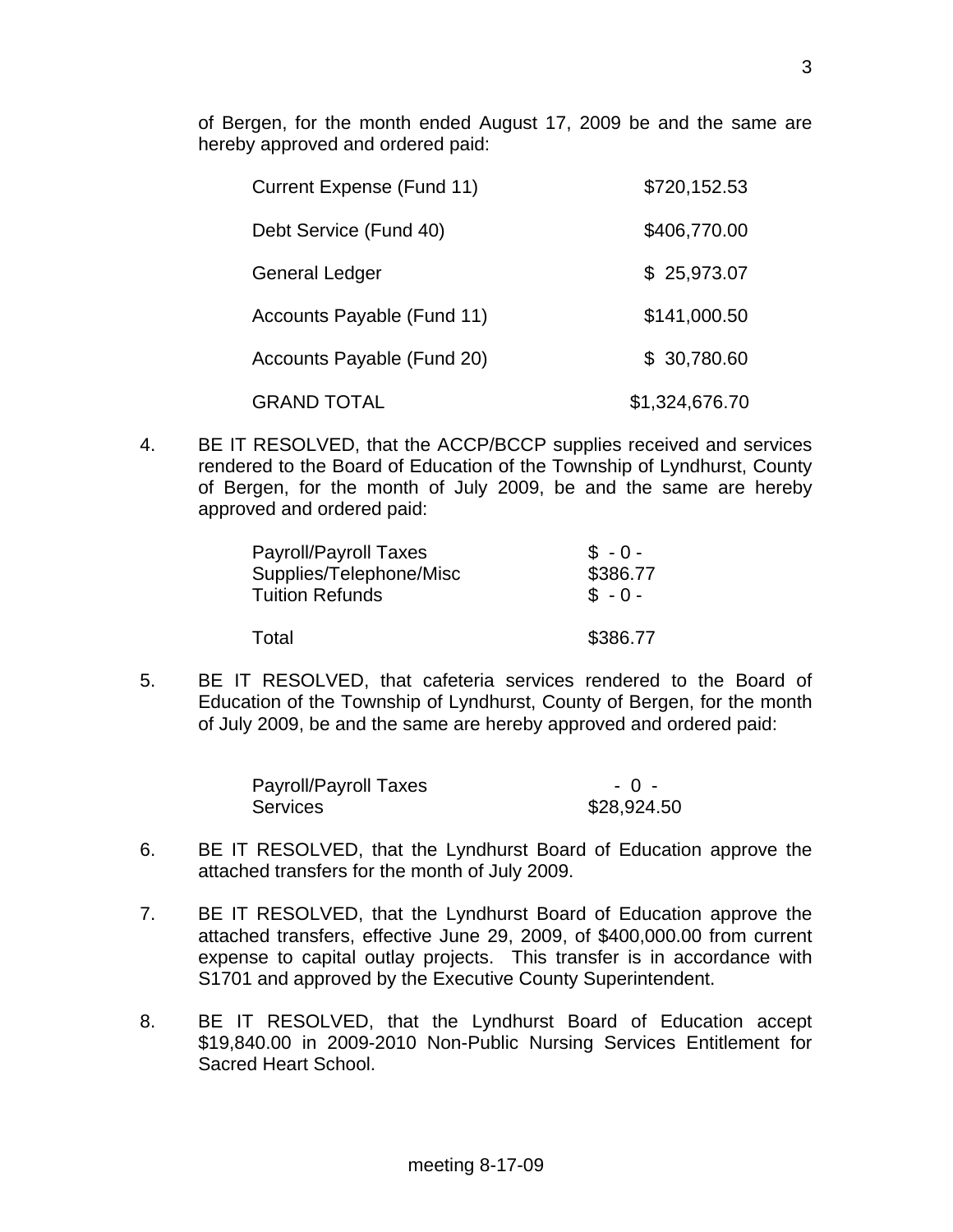- 9. BE IT RESOLVED, that the Lyndhurst Board of Education accept \$16,731.00 in 2009-2010 Non-Public Textbook Aid Entitlement for Sacred Heart School.
- 10. BE IT RESOLVED, that the Lyndhurst Board of Education approve a FY 2010 IDEIA-B Grant application in the amount of \$578,223.00 for the 2009-2010 school year.
- 11. BE IT RESOLVED, that the Lyndhurst Board of Education approve a FY 2010 IDEIA-B Preschool Grant application in the amount of \$23,539.00 for the 2009-2010 school year.
- 12. BE IT RESOLVED, that the Lyndhurst Board of Education approve a FY 2010 NCLB Grant application in the amount of \$302,326.00 for the 2009- 2010 school year.
- 13. BE IT RESOLVED, that the Lyndhurst Board of Education approve a Title I, Part A, American Recovery and Reinvestment Act (ARRA) Grant in the amount of \$72,070.00.
- 14. BE IT RESOLVED, that the Lyndhurst Board of Education approve an IDEA-B, American Recovery and Reinvestment Act (ARRA) Grant in the amount of \$557,098.00.
- 15. BE IT RESOLVED, that the Lyndhurst Board of Education approve an IDEA-B Pre-School, American Recovery and Reinvestment Act (ARRA) Grant in the amount of \$20,121.00.
- 16. BE IT RESOLVED, that the Lyndhurst Board of Education accept an award of \$210,816.00 in Extraordinary Aid from the State of New Jersey for the 2008-2009 school year.
- 17. WHEREAS, the Alliance For Competitive Energy Services (hereinafter referred to as "ACES"), an alliance composed of the New Jersey School Boards Association (hereinafter referred to as "NJSBA"), the New Jersey Association of School Administrators, and the New Jersey Association of School Business Officials, will from time to time during the Effective Period as defined below solicit bids from electric power suppliers for electric generation services through an energy aggregation program in which NJSBA will act as Lead Agency of the ACES Cooperative Pricing System #E8801-ACESCPS in accordance with the "Public School Contracts Law", N.J.S.A. 18A:18A-1 *et seq.*, and the Electric Discount and Energy Competition Act, N.J.S.A. 48:3-49 *et seq.* ("EDECA") and the regulations promulgated thereunder; and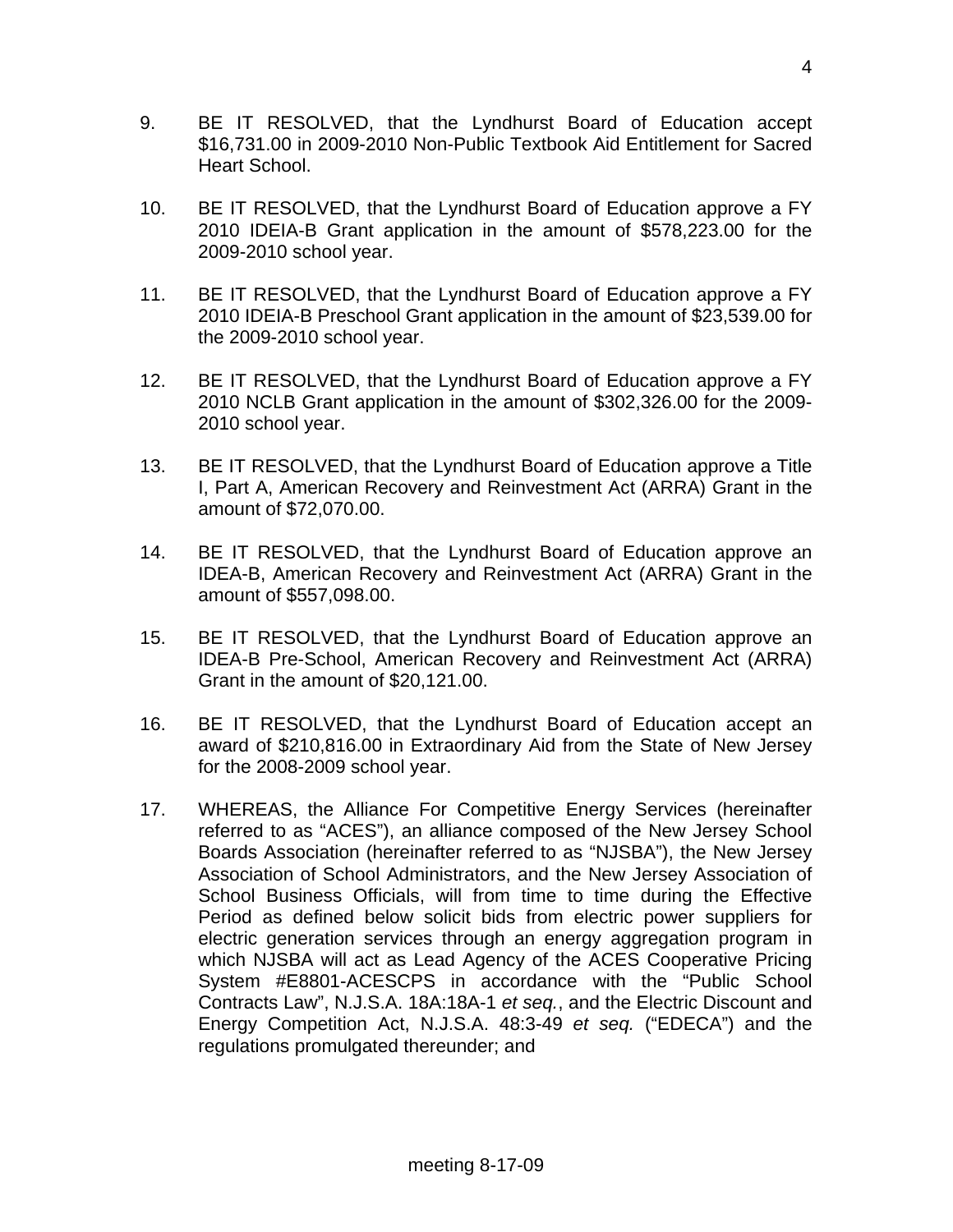WHEREAS, the Lyndhurst Board of Education is a Participating member of the ACES Cooperative Pricing System and is eligible thereby to obtain electric generation services for its own use through one or more contracts to be awarded to electric power suppliers following said bibs for electric generation services pursuant to the aggregation program; and

 WHEREAS, the Lead Agency will from time to time during the Effective Period (from date of adoption through May, 2014 hereinafter referred to as "Effective Period") issue one or more Requests for Bids for electric generation services on behalf of the ACES Cooperative Pricing System pursuant to the Public School Contracts Law and EDECA; and

 WHEREAS, due to significant volatility and the potential for price increases in the wholesale electric market, Participating Members will preauthorize the Lead Agency to award contracts for Electric Generation Service in each service territory to one or more electric power suppliers that submit bids which are reasonably forecasted to provide estimated savings to the Participating Member based upon its previous electric usage and utility provided Basic Gneration Service rates; and

 WHEREAS, the Lead Agency will only award contracts for said electric generation services to electric power suppliers that submit bids with pricing reasonably estimated to be lower than the utility-provided basic generation service; and

 WHEREAS, the district agrees to purchase all electric power needed for its own use (exclusive of on-site electric generation sources) during the Effective Period through any electric power supplier(s) awarded a contract, it being understood that the term of any one contract shall be subject to the provisions of Public School Contracts Law;

 WHEREAS, the Lead Agency will notify the Department of Community Affairs' Division of Local Government Services by mail prior to the issuance of a Request for Bids for electric generation services, with the understanding that if the Division of Local Government Services does not respond within 10 business days, it will be deemed to have approved the issuance of the Request for Bids or the Request for Rebids.

 NOW, THEREFORE BE IT RESOLVED, that the District binds itself to the ACES Cooperative Pricing System #E8801-ACESCPS to purchase all electric power needed for its own use (exclusive of on-site electric generation sources) during the Effective Period from the electric power supplier or suppliers awarded a contract for electric generation services by the Lead Agency; and, be it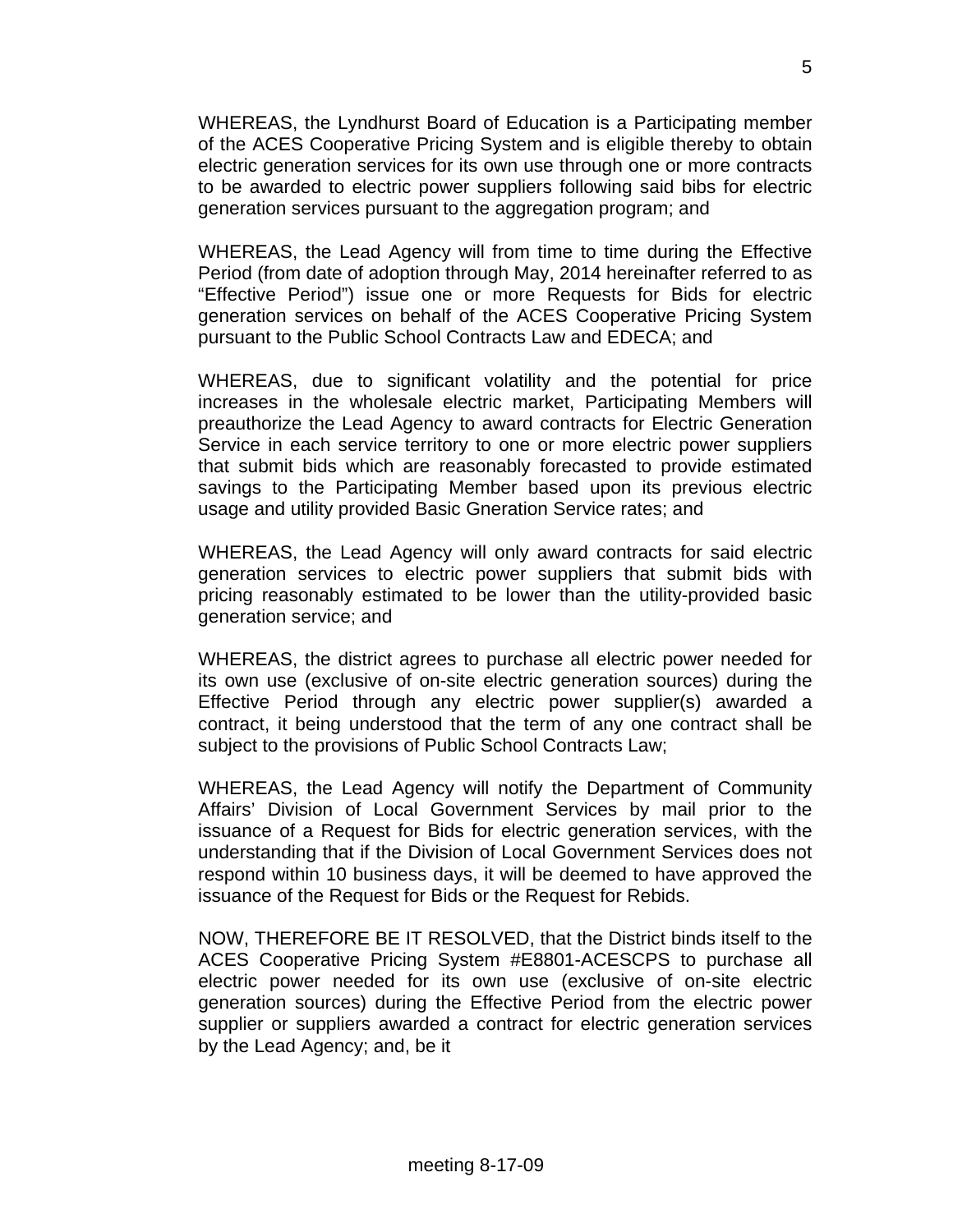FURTHER RESOLVED, that the Lead Agency of the ACES Cooperative Pricing System is hereby authorized to execute a master performance agreement that obligates the district to purchase electricity at the terms and conditions stated therein with a third-party supplier or suppliers who have been awarded the contract or contracts by the Lead Agency on behalf of the participating members of the ACES Cooperative Pricing System #e8801-ACESCPS (or any CPS number to be assigned in the future), and provided further that all such contracts shall be at prices reasonably forecast and estimated by the Lead Agency to provide savings to the Districts relative to the price charged for basic generation service by the electric public utility that would otherwise provide such services; and, be it

 FURTHER RESOLVED, that ACES is authorized to continue to bid to obtain electric generation services at any time during the Effective Period on behalf of the ACES Cooperative Pricing System including, for example, a rebid if energy market conditions do not initially lead to a successful bid, on additional dates to be determined by the Lead Agency; and

 FURTHER RESOLVED that this Resolution shall take effect immediately upon passage. The authorization provided to the NJSBA pursuant to the Local Public Contracts Laws (N.J.S.A. 40A:11-11(5)), and the Local Public and Public School Contracts Laws Administrative Code (N.J.A.C. 5:34-7.1 et seq.) shall be valid until May, 2014 (the Effective Period) at which time the Cooperative Pricing System will be subject to renewal. Any rescission or expiration of this resolution shall not affect any Agreement entered into prior to such rescission or expiration.

18. WHEREAS, the Alliance For Competitive Energy Services (hereinafter referred to as "ACES"), an alliance composed of the New jersey School boards Association (hereinafter referred to as "NJSBA"), the New Jersey Association of School Administrators, and the New Jersey Association of School Business Officials, will from time to time during the Effective Period as defined below solicit bids from natural gas suppliers for retail natural gas supply services including interstate transportation to the local natural gas distribution utility company (Natural Gas Supply Services) through an energy aggregation program in which NJSBA will act as Lead Agency of the ACES Cooperative Pricing System #E8801-ACESCPS in accordance with the "Public School Contracts Law", N.J.S.A. 18A:18A-1 *et seq.,* and the Electric Discount and Energy Competition Act, N.J.S.A. 48:3-49 *et se q.* ("EDECA") and the regulations promulgated thereunder; and

 WHEREAS, the Lyndhurst Board of Education is a Participating member of the ACES Cooperative Pricing System and is eligible thereby to obtain natural gas services for its own use through one or more contracts to be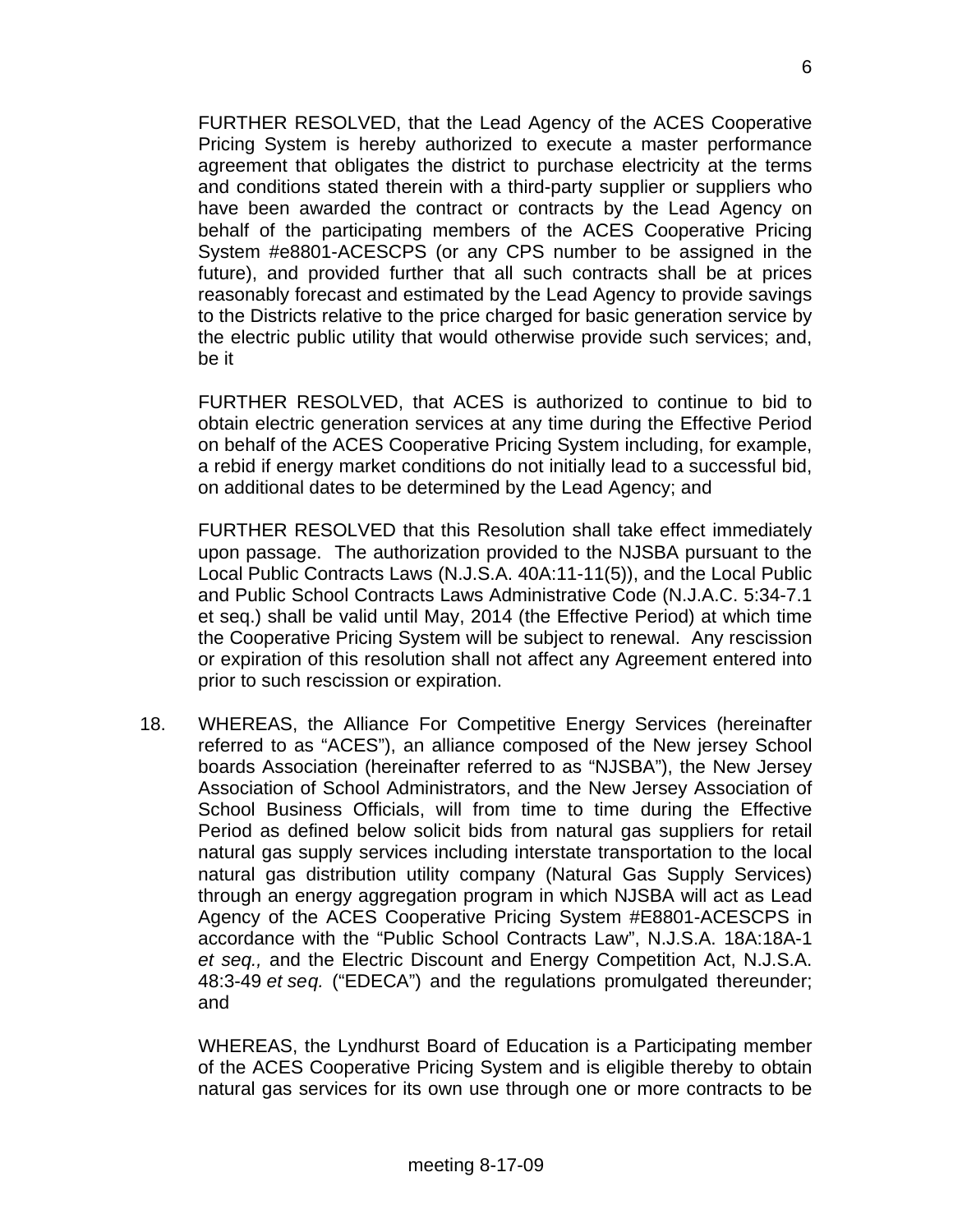awarded to natural gas suppliers following said bids for natural gas services pursuant to the aggregation program; and

 WHEREAS, the Lead Agency will from time to time during the Effective Period (from date of adoption through May, 2014, hereinafter referred to as "Effective Period") issue one or more Requests for Bids for natural gas services on behalf of the ACES Cooperative Pricing System pursuant to the Public School Contracts Law and EDECA; and

 WHEREAS, due to significant volatility and the potential for price increases in the wholesale natural gas market, Participating Members will preauthorize the Lead Agency to award contracts for Natural Gas Supply Service in each service territory to one or more natural gas suppliers that submits bids which are reasonably forecasted to provide estimated savings to the Participating Member based upon its previous natural gas usage and utility provided Basic Gas Supply Service rates; and

 WHEREAS, the Lead Agency will only award contracts for said Natural Gas Supply Services to natural gas suppliers that submit bids with pricing reasonably estimated to be lower than the utility-provided basic gas supply services; and

 WHEREAS, the District agrees to purchase all Natural Gas Supply Services for its own use during the Effective Period through any natural gas supplier(s) awarded a contract, it being understood that the term of any one contract shall be subject to the provisions of Public School Contracts Law; and

 WHEREAS, the Lead Agency will notify the Department of Community Affairs' Division of Local Government Services by mail prior to the issuance a Request for Bids for natural gas supply services, with the understanding that if the Division of Local Government Services doe not respond within 10 business days, it will be deemed to have approved the issuance of the Request for Bids or the Request for Rebids.

 NOW, THEREFORE, BE IT RESOLVED, that the District binds itself to the ACES Cooperative Pricing System #E8801-ACESCPS to purchase all natural gas supply services needed for its own use during the Effective Period from the natural gas supplier or suppliers awarded a contract for Natural Gas Supply Services by the Lead Agency; and be it

 FURTHER RESOLVED, that the Lead Agency of the ACES Cooperative Pricing System is hereby authorized to execute a master performance agreement that obligates the district to purchase natural gas at the terms and conditions stated therein with a third-party supplier or suppliers who have been awarded the contract or contracts by the Lead Agency on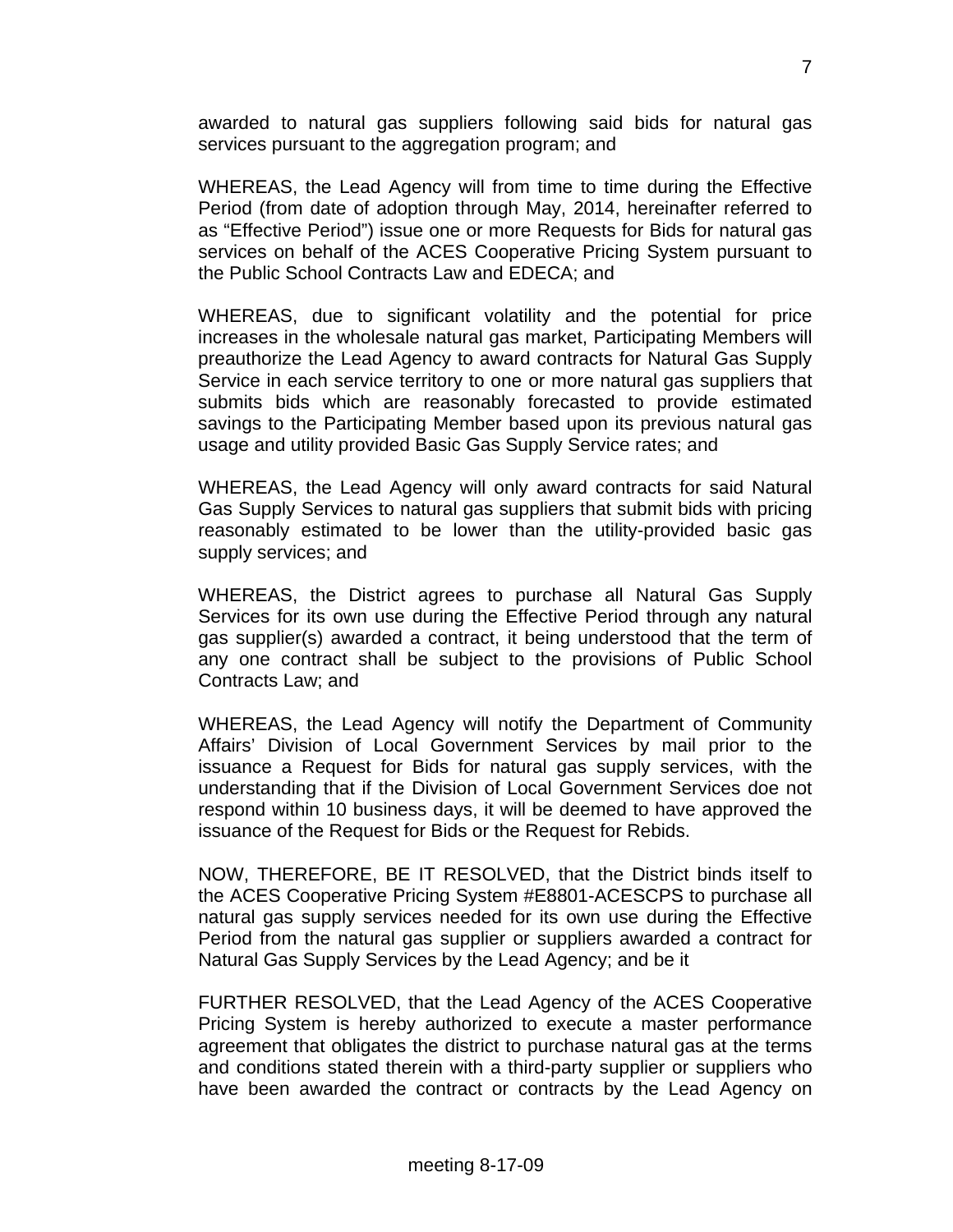behalf of the participating members of the ACES Cooperative Pricing System #E8801-ACESCPS (or any CPS number to be assigned in the future), and provided further that all such contracts shall be at prices reasonably forecast and estimated by the Lead Agency to provide savings to the districts relative to the price charged for basic gas supply service by the natural gas public utility that would otherwise provide such service; and, be it

 FURTHER RESOLVED that ACES is authorized to continue to bid to obtain natural gas services at any time during the Effective Period on behalf of the ACES Cooperative Pricing System including, for example, a rebid if energy market conditions do not initially lead to a successful bid, on additional dates to be determined by the Lead Agency; and

 FURTHER RESOLVED that this Resolution shall take effect immediately upon passage. The authorization provided to the NJSBSA pursuant to the Local Public Contracts Laws (N.J.S.A. 40A:11-11(5)), and the Local Public and Public School Contracts Law Administrative Code (N.J.A.C. 5:34-7.1 *et seq*.) shall be valid until May, 2014 (the Effective Period) at which time the Cooperative Pricing System will be subject to renewal. Any rescission of this resolution shall not affect any Agreements entered into prior to such rescission or expiration.

19. BE IT RESOLVED, that the Lyndhurst Board of Education, upon recommendation of Joseph Abate, Jr., Superintendent of Schools/School business Administrator, that since Maschio's Food Services, Inc., Flanders, NJ, is performing the services under the contract for the food service program in an effective and efficient manner, Maschio's Food Services, Inc.'s contract dated August 2008 for the food service program be extended for an additional year for the period commencing on September 1, 2009 and ending on August 31, 2010 (first renewal of the original contract); and

 BE IT FURTHER RESOLVED, that the revised Addendum to the contract shall include a flat management fee to be paid to Maschio's Food Services, Inc. in the amount of \$19,861.00 payable in monthly installment of \$1,986.10 per month commencing on September 1, 2009 and ending July 1, 2010 and

 BE IT FURTHER RESOLVED, that Maschio's Food Services, Inc. guarantees a return of \$15,000.00 including the administrative/ management fee and that in the event the program costs exceed the total revenues from all sources, Maschio's Food Services, Inc. shall be responsible for any losses incurred; and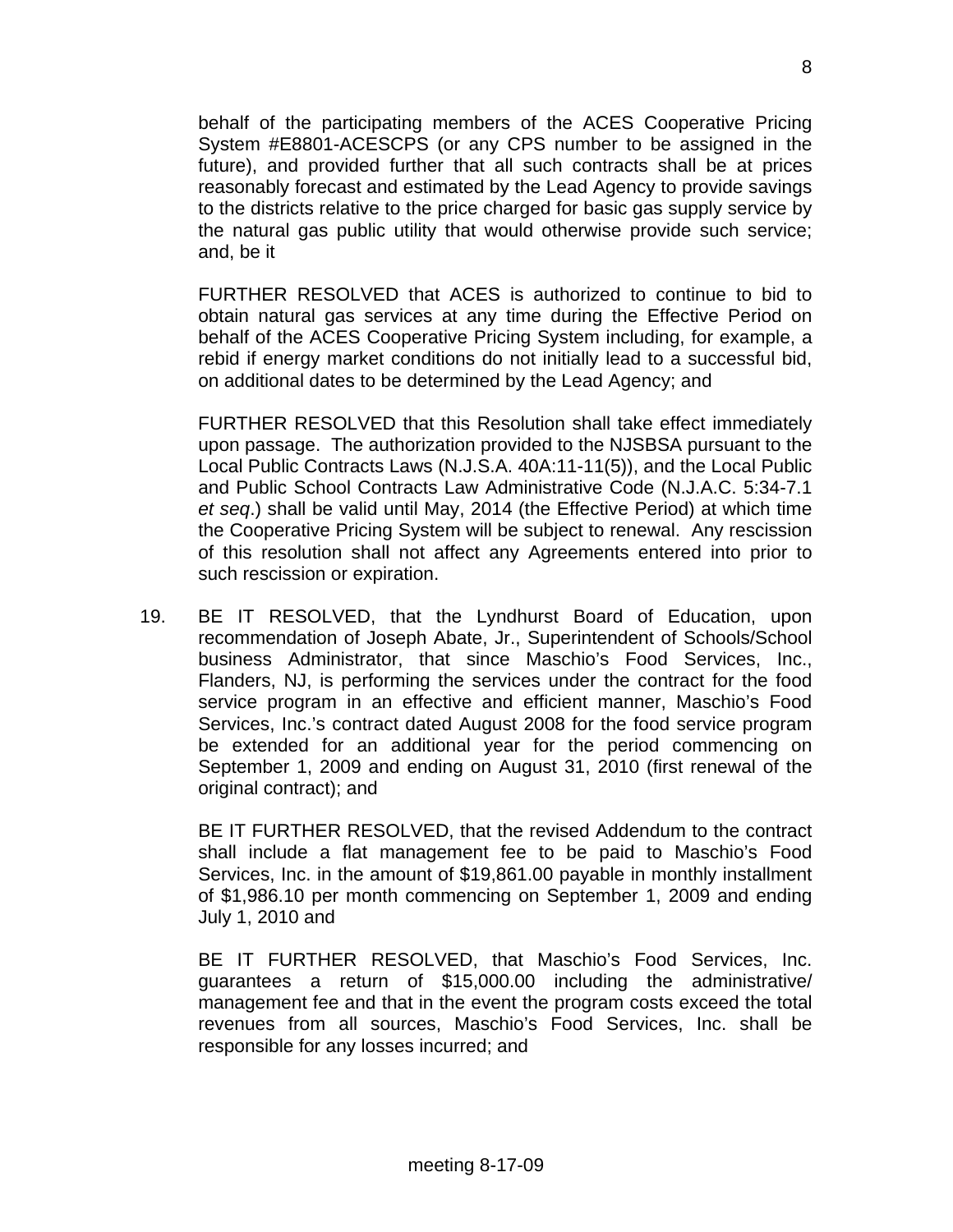BE IT FURTHER RESOLVED, that the revised Addendum to the contract for the management of the School Food Service Program has been approved pending approval by the Bureau of Child Nutrition, State of New Jersey. All requirements have been met in accordance with state and federal statutes and regulations.

20. BE IT RESOLVED, that the Lyndhurst Board of Education approve the Preliminary Eligible Costs (PEC) and or Final Eligible Cost (FEC) by the Office of School Facilities regarding the following projects pursuant to the Educational Facilities Construction and Financing Act (EFCFA), P.L. 2000, c72, as amended.

| <b>SITE</b>                         | STATE PROJECT NO. |
|-------------------------------------|-------------------|
|                                     |                   |
| <b>Lyndhurst High School</b>        | 2860-050-09-1006  |
| <b>Columbus Elementary School</b>   | 2860-060-09-1003  |
| Jefferson Elementary School         | 2860-080-09-1001  |
| <b>Lincoln Elementary School</b>    | 2860-090-09-1002  |
| <b>Washington Elementary School</b> | 2860-120-09-1004  |
| <b>Roosevelt Elementary School</b>  | 2860-110-09-1007  |
| <b>Franklin Elementary School</b>   | 2860-070-09-1005  |

 NOTE: See attached Lyndhurst Board of Education motion noting toilet room partitions, improvement, etc. subject to voter approval on 4-21-09.

 BE IT FURTHER RESOLVED, that the Office of School Facilities deduct the following dollars from the projects below as a result of voter defeat:

| <b>SITE</b>                                         | <b>STATE PROJECT#</b>                | <b>AMOUNT</b>             |
|-----------------------------------------------------|--------------------------------------|---------------------------|
| <b>Columbus School</b>                              | 2860-050-09-1006                     | \$4,300.00                |
| <b>Washington School</b><br><b>Roosevelt School</b> | 2860-120-09-1004<br>2860-110-09-1007 | \$16,600.00<br>\$7,400.00 |
| <b>Franklin School</b>                              | 2860-070-09-1005                     | \$13,500.00               |

#### Education and Curriculum Committee

Any Board member who takes exception to any of the following listed actions under the category of Education and Curriculum may so indicate now and a separate motion for each of the excepted actions will be entertained.

Motion made by Ellen Young second by Ronald Grillo that the following Education and Curriculum actions of the Board numbered 1 through 5 exception actions be adopted.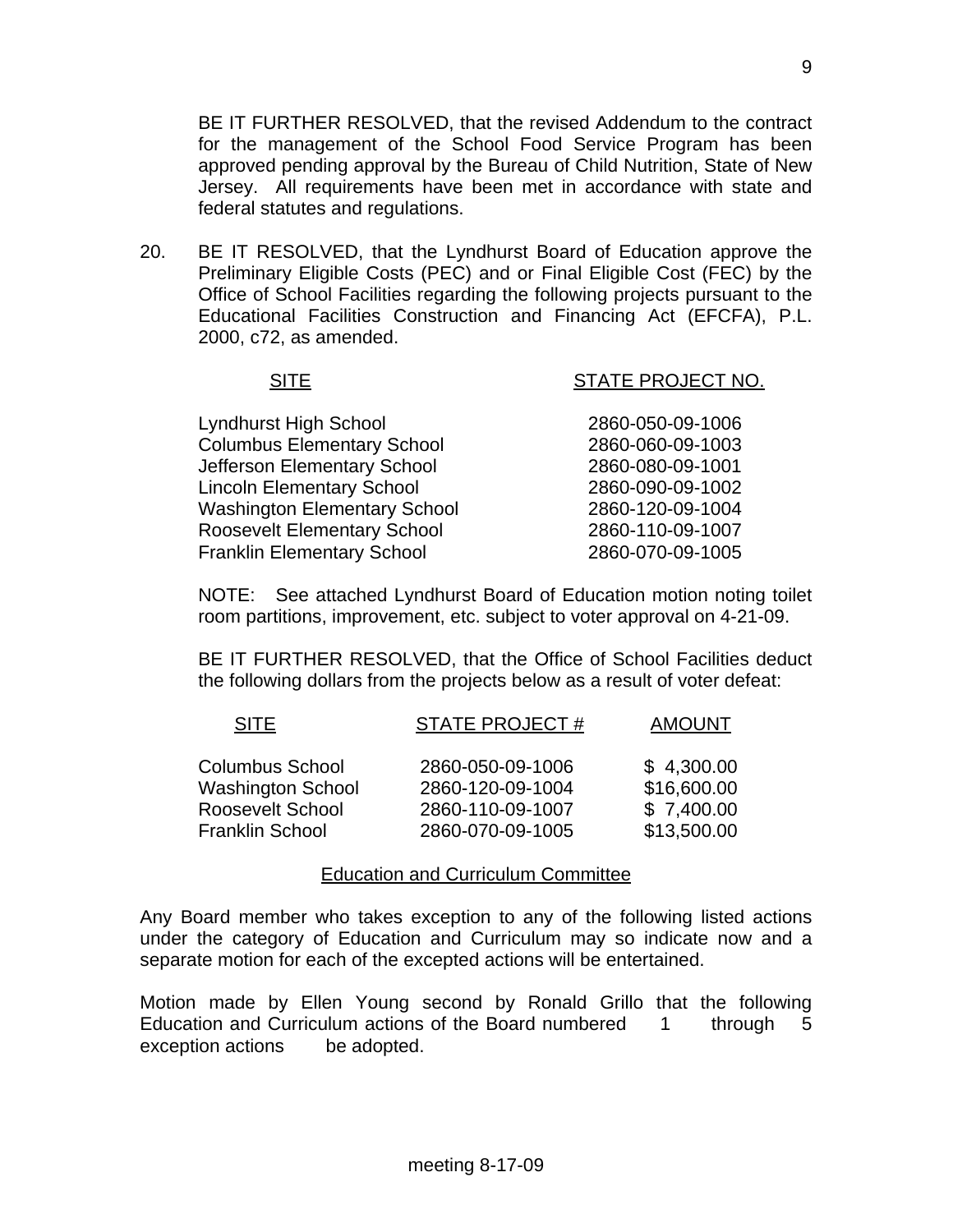Roll Call For: (8) William Barnaskas, Louis Bilis, Anthony Castrovinci, Thomas DiMascio, Ronald Grillo, James Hooper, Ellen Young, Stephen Vendola. Absent: (2) Joseph Shinnick

- 1. BE IT RESOLVED, that the Lyndhurst Board of Education approve the District School Goals and Objectives for the 2009-2010 school year for submission to the County Superintendent of Schools.
- 2. BE IT RESOLVED, that the Lyndhurst Board of Education approve a partnership with Capri Institute Cosmetology Training Centers.
- 3. BE IT RESOLVED, that the Lyndhurst Board of Education adopt the Lyndhurst School District's Curriculum and all Programs encompassed therein, more particularly defined as Curriculum and Programs in the areas of Art, Character Education, Comprehensive Equity Plan, Early Childhood/Pre-Kindergarten, English as a Second Language, Gifted and Talented Education, Guidance, Health and Family Life, Holocaust and Genocide, Instrumental Music, Interdisciplinary Drug, Alcohol and Substance Abuse, Language Arts, Mathematics, Physical Education, Remedial Education, Science, Social Studies including Amistad, Special Education, Transition, Vocal Music, and World Language. Copies are on file in the Superintendent's Office and all schools.
- 4. BE IT RESOLVED, that the Lyndhurst Board of Education adopt the following completed curriculum maps:

Math – grades  $K - 8$ Science – grade  $K - 8$ Physical Education – grades  $K - 8$ Language Arts – grades  $K - 8$ Social Studies – grades  $K - 8$ 

5. BE IT RESOLVED, that the Lyndhurst Board of Education adopt the attached Lyndhurst High School schedule.

# Facilities & District Planning Committee

Any Board member who takes exception to any of the following listed actions under the category of Facilities & District Planning may so indicate now and a separate motion for each of the excepted actions will be entertained.

Motion made by Ronald Grillo second by William Barnaskas that the following Facilities & District Planning actions of the Board numbered 1 through 1 exception actions be adopted.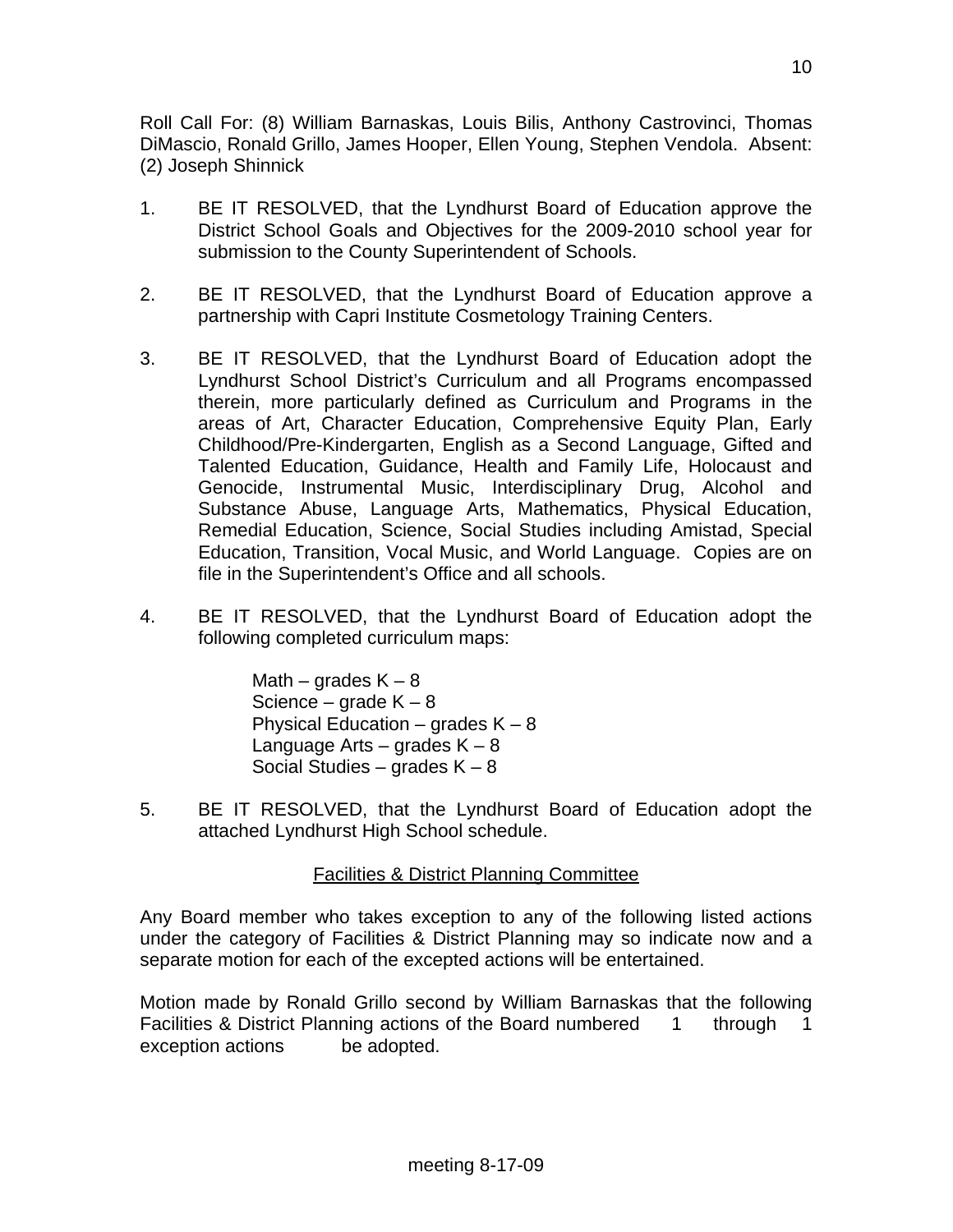Roll Call For: (8) William Barnaskas, Louis Bilis, Anthony Castrovinci, Thomas DiMascio, Ronald Grillo, James Hooper, Ellen Young, Stephen Vendola. Absent: (1) Joseph Shinnick.

1. BE IT RESOLVED, that the Lyndhurst Board of Education contract with Bingham Communications, 829 Pompton Avenue, Cedar Grove, NJ at \$84,916.00 (base bid) plus \$15,000.00 (alternate II) for Clocks, Bells and Intercom at Lincoln and Columbus Schools.

| Other bids:                          | Base Bid  | Alternate II |
|--------------------------------------|-----------|--------------|
| Digital Casa<br>Rochelle Park, NJ    | \$101,000 | No Bid       |
| P.J. Smith Electrical<br>Hamburg, NJ | \$104,000 | \$8,500.00   |
| Open System<br>Manalapan, NJ         | \$102,437 | \$7,286.00   |
| Act Alarm Commun.<br>Denville, NJ    | \$121,317 | \$4,121.00   |

## Rules & Regulations Committee

Any Board member who takes exception to any of the following listed actions under the category of Rules & Regulations may so indicate now and a separate motion for each of the excepted actions will be entertained.

Motion made by Thomas DiMascio second by Ronald Grillo that the following Rules & Regulations actions of the Board numbered 1 through 1 exception actions be adopted.

Roll Call For: (8) William Barnaskas, Louis Bilis, Anthony Castrovinci, Thomas DiMascio, Ronald Grillo, James Hooper, Ellen Young, Stephen Vendola. Absent: (1) Joseph Shinnick

1. BE IT RESOLVED, that the Lyndhurst Board of Education approve the following use of school facilities:

| Organization                | Place                      | Time, Date, Purpose                           |
|-----------------------------|----------------------------|-----------------------------------------------|
| <b>Lyndhurst Recreation</b> | Lyndhurst HS<br>Auditorium | 12:00 pm-6:30 pm<br>11/21/09<br>Dance Recital |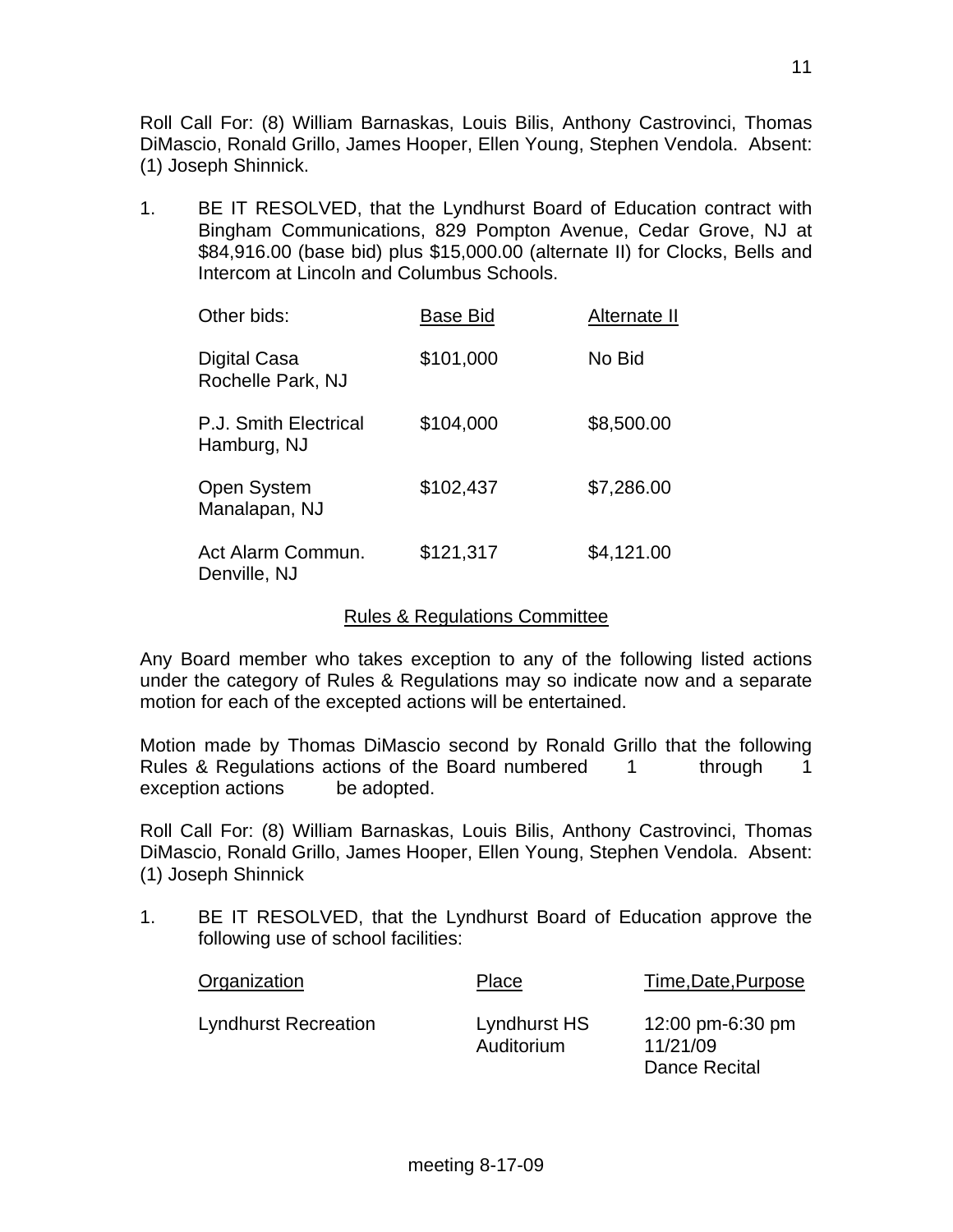| Lyndhurst Police Dept.         | <b>Jefferson</b><br>Gym                                     | 7:00 pm-9:30 pm<br>9/9,16,23,30; 10/7,<br>14, 21, 28; 11/4, 11,<br>18; 12/2,9,16,23,<br>30/09; 1/6,13,20,<br>27; 2/3,10,24; 3/3,<br>10, 17, 24, 31; 4/ 14;<br>21,28; 5/5,12,19,<br>26; 6/2,9/10<br><b>Basketball</b> |
|--------------------------------|-------------------------------------------------------------|----------------------------------------------------------------------------------------------------------------------------------------------------------------------------------------------------------------------|
| <b>Lyndhurst Recreation</b>    | <b>Bus</b>                                                  | 7:00 am-3:00 pm<br>7/6/09 thru 8/14/09<br>Day Camp                                                                                                                                                                   |
| Meadowlands Area YMCA          | <b>Franklin</b><br>4 classrooms<br>Gym                      | $9:15$ am-11:30 am<br>1/30;2/6;2/13;2/27;<br>3/6;3/13;3/20;3/27<br><b>Enrichment Class</b>                                                                                                                           |
| Meadowlands Area YMCA          | <b>Franklin</b><br>3 classrooms<br>Gym                      | $9:15$ am-11:30 am<br>10/3;10/10;10/17;<br>10/24;11/14;11/21;<br>12/5;12/12<br><b>Enrichment Class</b>                                                                                                               |
| <b>Project Graduation</b>      | Lyndhurst HS<br>Parking Lot                                 | 8:00 am-2:00 pm<br>9/26/09<br>Car Wash                                                                                                                                                                               |
| <b>Washington PTA</b>          | Washington<br>Gym                                           | 7:00 pm-9:00 pm<br>9/15/09<br>General Mtg./BTSN                                                                                                                                                                      |
| <b>Project Graduation 2010</b> | Lyndhurst HS<br><b>Room 110</b>                             | 7:00 pm-9:00 pm<br>7/20/09<br>Committee Mtg.                                                                                                                                                                         |
| Lyndhurst Parks Dept.          | Lyndhurst HS<br><b>Football Field</b><br><b>Field House</b> | 6:00 pm-8:00 pm<br>August thru Nov.<br>Mon. thru Friday<br>8:00 am-10:00 am<br>Saturdays<br><b>Football Practices</b><br>3:00 pm-11:00 pm<br>9/12; 10/3,17,31;                                                       |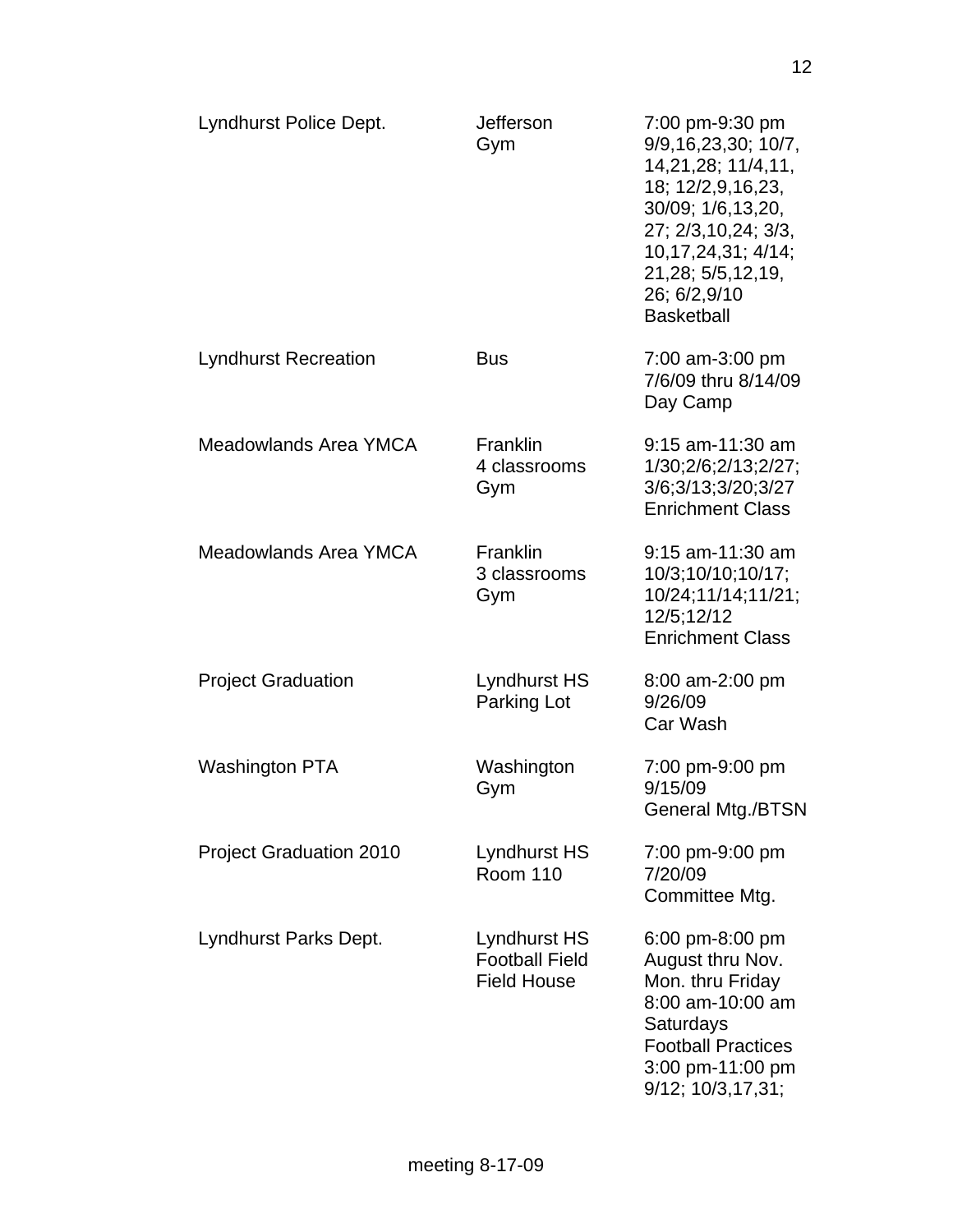|                                           |                     | 11/7/09<br><b>Football Games</b><br>10:30-11:30 am<br>9/6, 13, 20, 27;<br>10/4,11,18,25/09<br><b>Flag Football</b> |
|-------------------------------------------|---------------------|--------------------------------------------------------------------------------------------------------------------|
| Class of "59"                             | <b>Lyndhurst HS</b> | $5:00$ pm<br>9/25/09<br><b>Tour High School</b>                                                                    |
| Jefferson School PTA                      | Jefferson Gym       | 7:00 pm-9:30 pm<br>9/18/09<br>Dance                                                                                |
| Jefferson School<br>8 <sup>th</sup> Grade | Jefferson Gym       | 7:00 pm-9:00 pm<br>9/11/09;1/8;2/12/10<br>Dance                                                                    |
| Roosevelt School PTA                      | Jefferson Gym       | 7:00 pm-10:00 pm<br>9/25;10/16/09;<br>1/22;2/05/09<br>Dance                                                        |
| Lyndhurst HS PTSA                         | Jefferson Gym       | 7:00 pm-9:00 pm<br>10/9/09<br>Dance                                                                                |
| Lyndhurst HS PTSA                         | Jefferson Gym       | 7:00 pm-9:00 pm<br>11/13/09<br>Dance                                                                               |
| <b>Lyndhurst HS PTSA</b>                  | Jefferson Gym       | 7:00 pm-9:00 pm<br>12/11/09<br>Dance                                                                               |
| Columbus/Lincoln PTA                      | Jefferson Gym       | 7:00 pm-9:30 pm<br>10/23/09<br>7:00 pm-9:30 pm<br>3/5/10<br>7:00 pm-10:00 pm<br>1/29/10<br>Dances                  |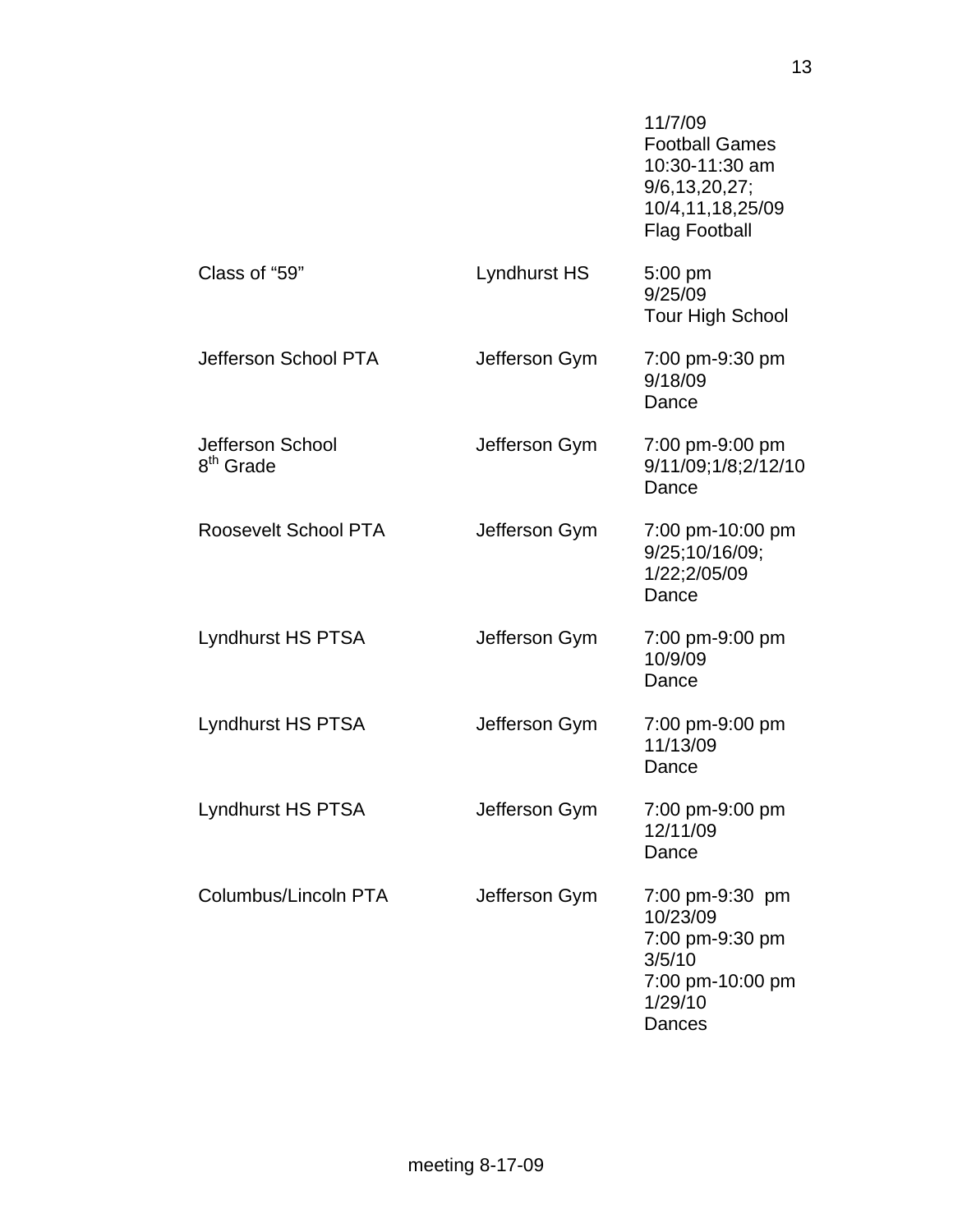| Franklin School PTA     | Jefferson Gym                   | 6:30 pm-8:30 pm<br>3/26/10<br>Dance                                                                                                                                                                      |
|-------------------------|---------------------------------|----------------------------------------------------------------------------------------------------------------------------------------------------------------------------------------------------------|
| Lyndhurst Volleyball    | Lyndhurst HS<br>Gym             | 7:30 pm-11:00 pm<br>9/14, 21, 28; 10/5.<br>12, 19, 26; 11/ 2, 9, 16,<br>23,30;12/7,14,21/10<br>1/4, 11, 18, 25, 2/1, 8<br>15,22;3/1,8,15,22,<br>29;4/5,12,19,26<br>5/3,10,17,24/10<br>Women's Volleyball |
| <b>LHS Booster Club</b> | Lyndhurst HS<br><b>Room 110</b> | 7:00 pm-9:00 pm<br>9/8;10/5;11/2,12/7;<br>1/4:2/1:3/1:4/12:5/3<br>Meetings                                                                                                                               |

## Student Activities & Recognition Committee

Any Board member who takes exception to any of the following listed actions under the category of Student Activities & Recognition may so indicate now and a separate motion for each of the excepted actions will be entertained.

Motion made by Ellen Young second by Ronald Grill that the following Student Activities & Recognition actions of the Board numbered 1 through 1 exception actions be adopted.

Roll Call For: (8) William Barnaskas, Louis Bilis, Anthony Castrovinci, Thomas DiMascio, Ronald Grillo, James Hooper, Ellen Young, Stephen Vendola. Absent: (1) Joseph Shinnick

1. BE IT RESOLVED, that the Lyndhurst Board of Education grant permission to the following classified students to attend out-of-district schools for the 2009-2010 school year.

#### LYNDHURST PUBLIC SCHOOLS OUT-OF-DISTRICT PLACEMENT 2009-2010

## **Bergen County Special Services**:

| Norman Bleshman School       |     |           |              |
|------------------------------|-----|-----------|--------------|
| <b>Multiple Disabilities</b> | (a) | 61,500.00 | \$123,000.00 |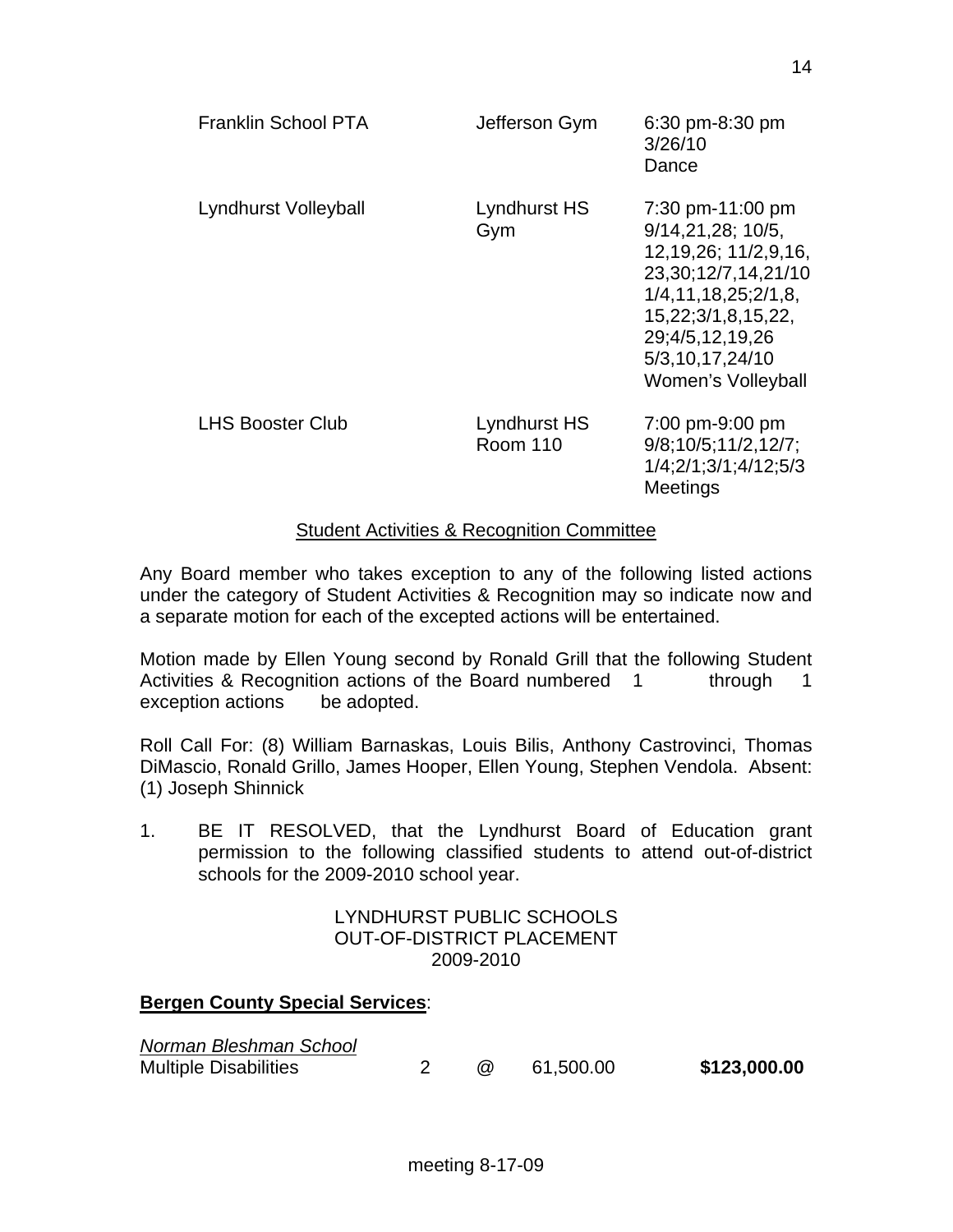| <b>Bergen County Programs</b>                                         |                |   |           |                         |
|-----------------------------------------------------------------------|----------------|---|-----------|-------------------------|
| <b>Auditory Impaired</b>                                              | 4              | @ | 60,650.00 | \$242,600.00            |
| <b>Pre-school Disabled</b>                                            | $\overline{2}$ | @ | 50,290.00 | 100,580.00              |
| <b>Autistic</b>                                                       | $\overline{2}$ | @ | 65,000.00 | 130,000.00              |
| <b>BD/MD Programs</b>                                                 | 3              | @ | 48,300.00 | 144,900.00              |
|                                                                       |                |   |           | \$618,080.00            |
| <b>Bergen County Technical H.S./Teterboro Full Time</b>               |                |   |           |                         |
| <b>Specific Learning Disabled</b>                                     | 1              | @ | 13,125.00 | 13,125.00               |
| <b>Other Health Impaired</b>                                          | 1              | @ | 13,125.00 | 13,125.00               |
|                                                                       |                |   |           | \$26,250.00             |
| <b>Bergen County Vocational H.S./Paramus Full Time</b>                |                |   |           |                         |
| <b>Other Health Impaired</b>                                          | 4              | @ | 25,000.00 | 100,000.00              |
| <b>Specific Learning Disabled</b>                                     | $\overline{7}$ | @ | 25,000.00 | 175,000.00              |
|                                                                       |                |   |           | \$275,000.00            |
| <b>Bergen County Vocational H.S./Paramus Shared Time</b>              |                |   |           |                         |
| <b>Specific Learning Disabled</b>                                     | 3              | @ | 7,620.00  | \$22,860.00             |
| <b>Bergen County Additional Therapies (If Applicable)</b>             |                |   |           |                         |
| Speech                                                                |                |   |           |                         |
| <b>Occupational Therapy</b>                                           |                |   |           |                         |
| <b>Physical Therapy</b>                                               |                |   |           | <b>To Be Determined</b> |
| <b>South Bergen Jointure Commission:</b>                              |                |   |           |                         |
| <b>Autistic</b>                                                       | 12             | @ | 50,675.00 | 608,100.00              |
| Pre-school Disabled 1/2 Day                                           | 8              | @ | 17,220.00 | 137,760.00              |
| Pre-school Disabled Full Day                                          | 5              | @ | 50,675.00 | 253,375.00              |
| <b>Multiply Disabled</b>                                              | 21             | @ | 30,390.00 | 638,190.00              |
| Middle School Program                                                 | 16             | @ | 41,980.00 | 671,680.00              |
|                                                                       |                |   |           | \$2,309,105.00          |
| 1:1 Personal Aide (Rutherford)                                        | $\mathbf 1$    |   |           | To Be Determined        |
| <b>Speech Therapy - In-district Students &amp; Home Instruction</b>   |                |   |           | To Be Determined        |
| <b>Occupational Therapy – In-district Students &amp; Home Instr.</b>  |                |   |           | To Be Determined        |
| <b>Physical Therapy – In-district Students &amp; Home Instruction</b> |                |   |           | To Be Determined        |
| <b>Speech Therapist 2 Days per Week/School Year</b>                   |                |   |           | To Be Determined        |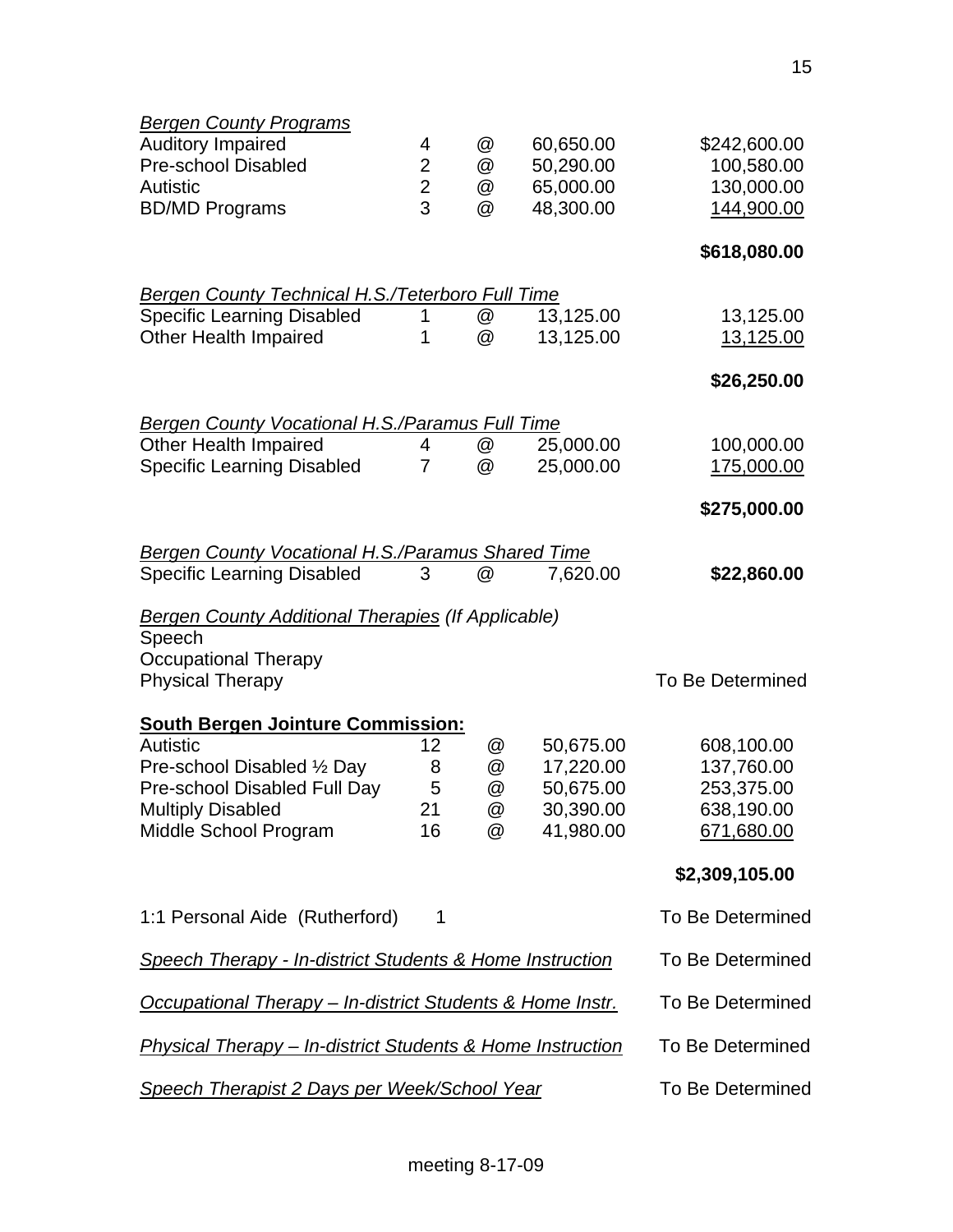| <b>Transitional Counselor-In-district Students</b>                                                          |        |                           |                        | 12% Share of Cost      |  |  |
|-------------------------------------------------------------------------------------------------------------|--------|---------------------------|------------------------|------------------------|--|--|
| <b>Other Public Schools:</b>                                                                                |        |                           |                        |                        |  |  |
| <b>Ridgefield Board of Education</b><br><b>Specific Learning Disabled</b>                                   | 1      | $^{\copyright}$           | 32,799.00              | \$32,799.00            |  |  |
| <b>Ringwood Board of Education</b><br>Autistic<br>$1:1$ Aide                                                | 1<br>1 | @<br>@                    | 59,211.00<br>25,352.00 | 59,211.00<br>25,352.00 |  |  |
|                                                                                                             |        |                           |                        | \$84,563.00            |  |  |
| <b>Private Schools:</b>                                                                                     |        |                           |                        |                        |  |  |
| <u> Allegro School – Cedar Knolls</u><br>Autistic                                                           | 1      | @                         | 70,560.00              | \$70,560.00            |  |  |
| <b>Banyan School – Fairfield</b><br><b>Multiply Disabled</b>                                                | 3      | @                         | 35,676.00              | \$107,028.00           |  |  |
| <b>Chancellor Academy - Pompton Plains</b><br><b>Emotionally Disturbed</b><br><b>Traumatic Brain Injury</b> | 1<br>1 | @<br>$^{\textregistered}$ | 50,504.40<br>50,504.40 | 50,504.40<br>50,504.40 |  |  |
|                                                                                                             |        |                           |                        | \$101,008.80           |  |  |
| <b>Deron School - Montclair</b><br><b>Cognitively Impaired</b>                                              | 1      | $^{\copyright}$           | 40,221.00              | \$40,221.00            |  |  |
| <u> ECLC – HoHoKus</u><br>Autistic                                                                          | 1      | @                         | 38,696.40              | \$38,696.40            |  |  |
| <b>Holmstead School - Ridgewood</b><br><b>Emotionally Disturbed</b>                                         | 1      | @                         | 42,425.00              | \$42,425.00            |  |  |
| Learning Center for Exceptional Children - Clifton                                                          |        |                           |                        |                        |  |  |
| <b>Emotionally Disturbed</b><br><b>Multiply Disabled</b>                                                    | 1<br>1 | @<br>@                    | 46,319.40<br>46,319.40 | 46,319.40<br>46,319.40 |  |  |
|                                                                                                             |        |                           |                        | \$92,638.80            |  |  |
| <u> New Beginnings – Fairfield</u><br>Autistic                                                              | 3      | @                         | 56,840.40              | \$170,521.20           |  |  |
|                                                                                                             |        |                           |                        |                        |  |  |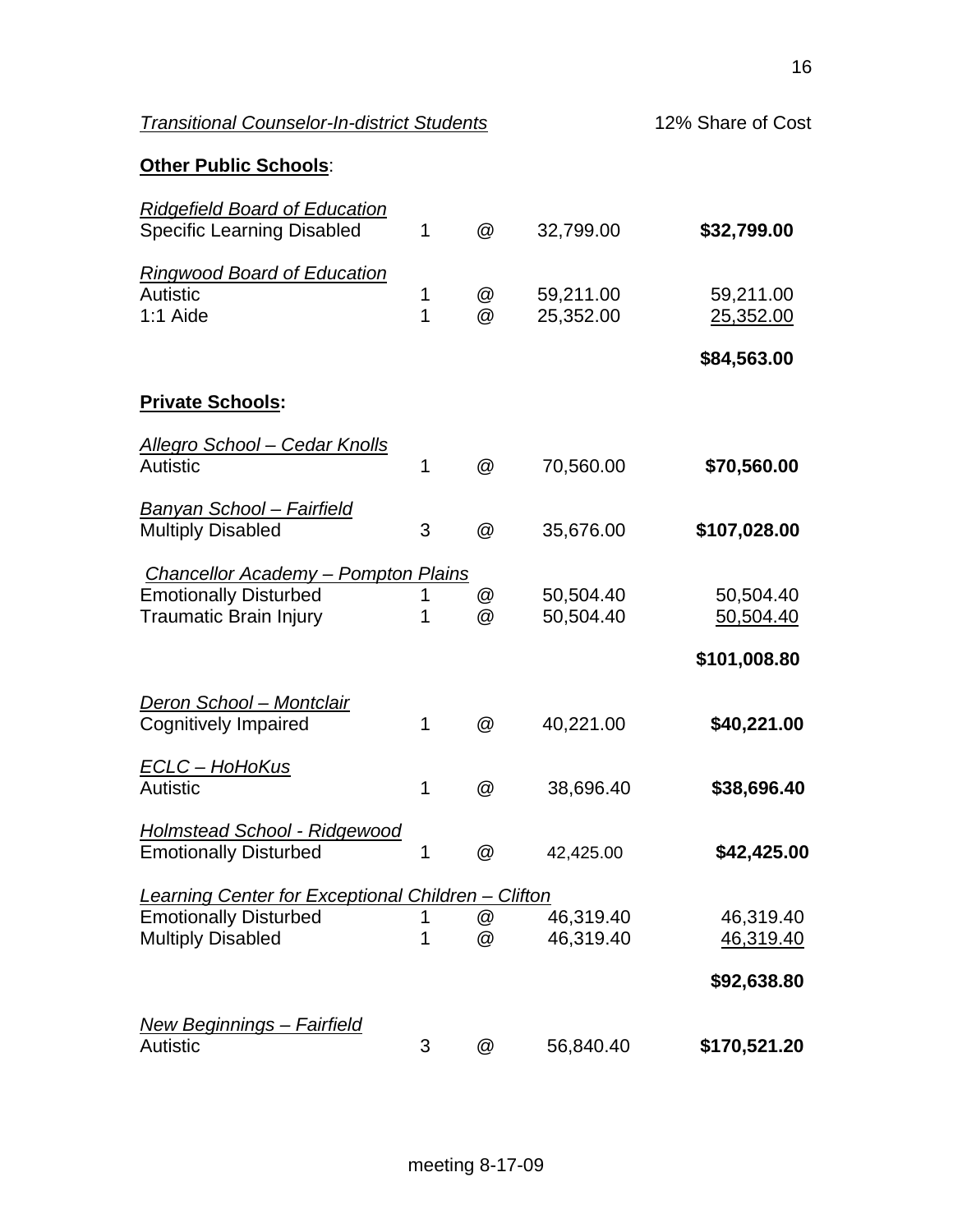| Palisades Learning Center - Paramus         |                      |            |             |              |            |                    |
|---------------------------------------------|----------------------|------------|-------------|--------------|------------|--------------------|
| <b>Specific Learning Disabled</b>           |                      | 1          | @           | 42,076.80    |            | 42,076.80          |
| <b>Emotional Disturbed</b>                  |                      | 1          | $\circleda$ | 42,076.80    |            | 42,076.80          |
|                                             |                      |            |             |              |            | \$84,153.60        |
| <b>Passaic County CP Center - Clifton</b>   |                      |            |             |              |            |                    |
| <b>Multiply Disabled</b>                    |                      | 1          | @           | 56,862.00    |            | \$56,862.00        |
| <u>Sage Day – Mahwah</u>                    |                      |            |             |              |            |                    |
| <b>Other Health Impaired</b>                |                      | 1          | @           | 42,930.00    |            | 42,930.00          |
| <b>Specific Learning Disabled</b>           |                      | 1          | @           | 42,930.00    |            | 42,930.00          |
|                                             |                      |            |             |              |            | \$85,860.00        |
| <b>Douglass Outreach</b>                    |                      |            |             |              |            |                    |
| Home Based Program                          |                      |            |             |              |            |                    |
| <b>Clinics &amp; Coordinator</b>            |                      |            |             |              |            |                    |
| 4 Hours/Mo.                                 | @                    | 90.00/Hr   |             | 360.00/Mo.   |            | 3,600.00 (10 Mo.)  |
| <b>School Based Program</b>                 |                      |            |             |              |            |                    |
| 3 Hours/Mo.                                 | $^{\textregistered}$ | 140.00/Hr. |             | 420.00/Mo.   | 1,260.00   | (3 Mo.)            |
| 2 Hours/Mo.                                 | @                    | 140.00/Hr. |             | 280.00/Mo.   | 1,960.00   | (7 Mo.)            |
|                                             |                      |            |             | <b>TOTAL</b> | \$6,820.00 |                    |
| 2 ABA Therapists (L. G. & F. F.)            |                      |            |             |              |            |                    |
| <b>Extended School Year and School Year</b> |                      |            |             | \$30.00/Hour |            | \$6,000.00 Approx. |

## Personnel Committee

Any Board member who takes exception to any of the following listed actions under the category of Personnel may so indicate now and a separate motion for each of the excepted actions will be entertained.

Motion made by Anthony Castrovinci second by Ronald Grillo that the following Personnel actions of the Board numbered 1 through 8, 10, 12 & 13 exception actions 9, 11 & 14 be adopted.

Roll Call For: (8) William Barnaskas, Louis Bilis, Anthony Castrovinci, Thomas DiMascio, Ronald Grillo, James Hooper, Ellen Young, Stephen Vendola. Absent: (1) Joseph Shinnick

1. BE IT RESOLVED, at the recommendation of Joseph Abate, Jr., Superintendent of Schools, School Business Administrator, Board Secretary, that the Lyndhurst Board of Education appoint Blake Spence, Elementary Teacher at a salary of  $$44,635.00$  (BA  $1<sup>st</sup>$  step), subject to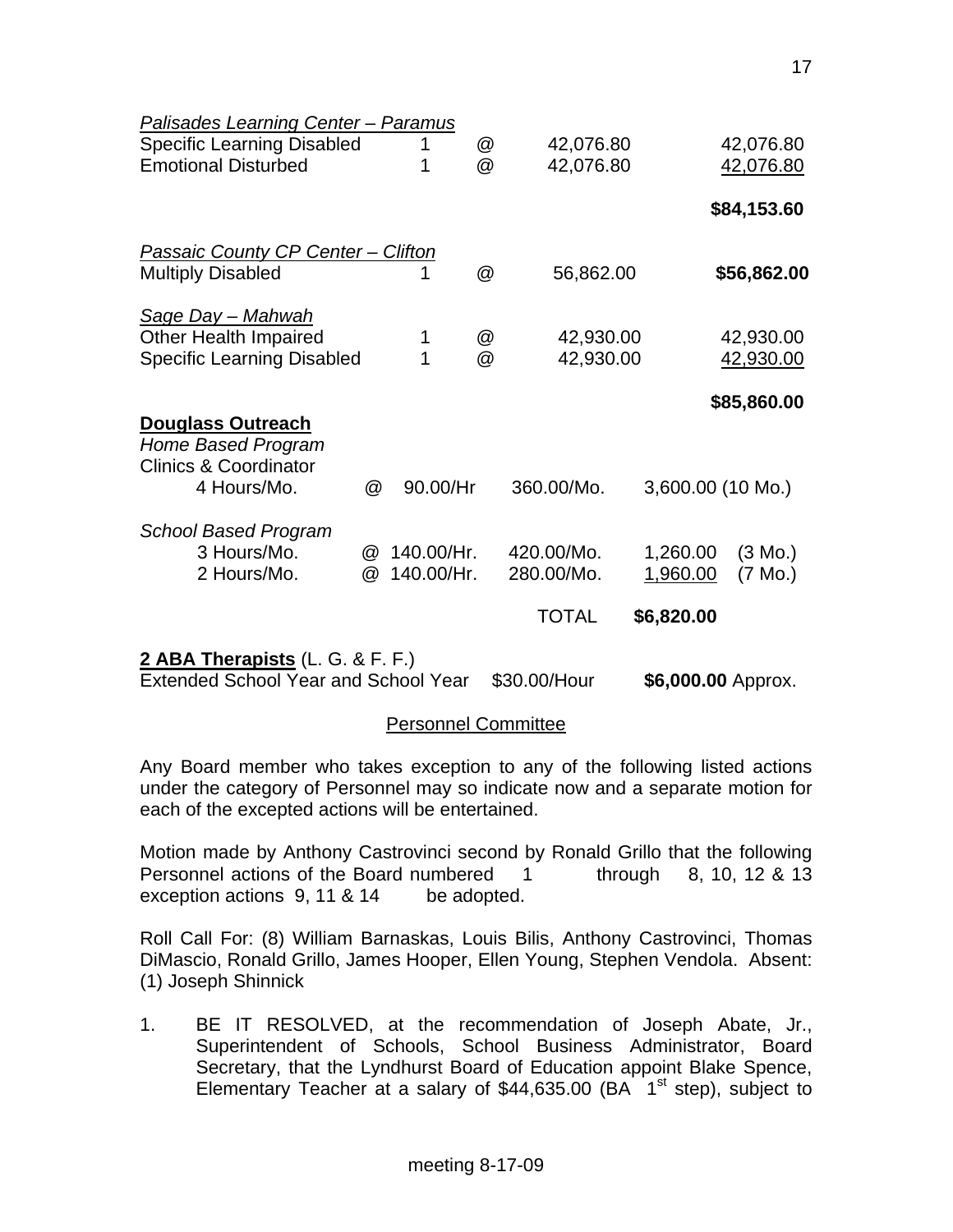negotiations, effective September 1, 2009. Employment will be provisional, subject to authorization approval for emergent hiring pending completion of criminal history background check, and subject to submission of all required application documents. This is a replacement position.

- 2. BE IT RESOLVED, at the recommendation of Joseph Abate, Jr., Superintendent of Schools, School Business Administrator, Board Secretary, that the Lyndhurst Board of Education appoint Gena Przeslo as Assistant Volleyball Coach for the 2009 fall sport season, at a stipend of \$4,349.00, subject to negotiations. Employment will be provisional, subject to authorization approval for emergent hiring pending completion of criminal history background check, and subject to submission of all required application documents. This is a replacement.
- 3. BE IT RESOLVED, at the recommendation of Joseph Abate, Jr., Superintendent of Schools, School Business Administrator, Board Secretary, that the Lyndhurst Board of Education approve the following Professional Development Opportunities.

| Joseph Abate, Jr.<br><b>Valerie Troncone</b>            | 11/17/09, 3/23/10, 5/13/10, NJSBO<br>approx. \$35.60 each<br>12/15/09, 6/23/10, NJSBO<br>approx. \$35.60 each |
|---------------------------------------------------------|---------------------------------------------------------------------------------------------------------------|
| Joseph Abate, Jr.<br>Supt.<br>Joseph Sabato<br>HS Prin. | 9/22/09, 5/4/10, NJASA<br>approx. \$40.05 each<br>10/8/09, NJASA, approx. \$40.05                             |
| Dr. Stellato<br>Janice Martin                           | 1/8/10, NJASA, approx. \$40.05<br>2/4/10, NJASA, approx. \$40.05                                              |
| Kim Huntington<br>HS                                    | 8/3-5/09, Jostens Summer Workshop<br>approx. \$403.40                                                         |
| Ellen Nangle<br><b>HS</b>                               | 8/3-4/09, Getting Started with TI-Inspire<br>approx. \$225.00                                                 |
| Jennifer Politis<br>HS                                  | 9/22/09, 11/19/09, 3/23/10, Creating Student-<br>Centered Learning, approx. \$525.00                          |
| Susan Robe<br><b>Jefferson</b>                          | 10/28/09, 18 <sup>th</sup> Annual School Health Conference<br>approx. \$205.48                                |
| Asst. Supt.                                             | Dr. Tracey Stellato 7/1/09, ARRA-IDEA, approx. \$12.32<br>7/23/09, Review Curriculum, approx. \$16.47         |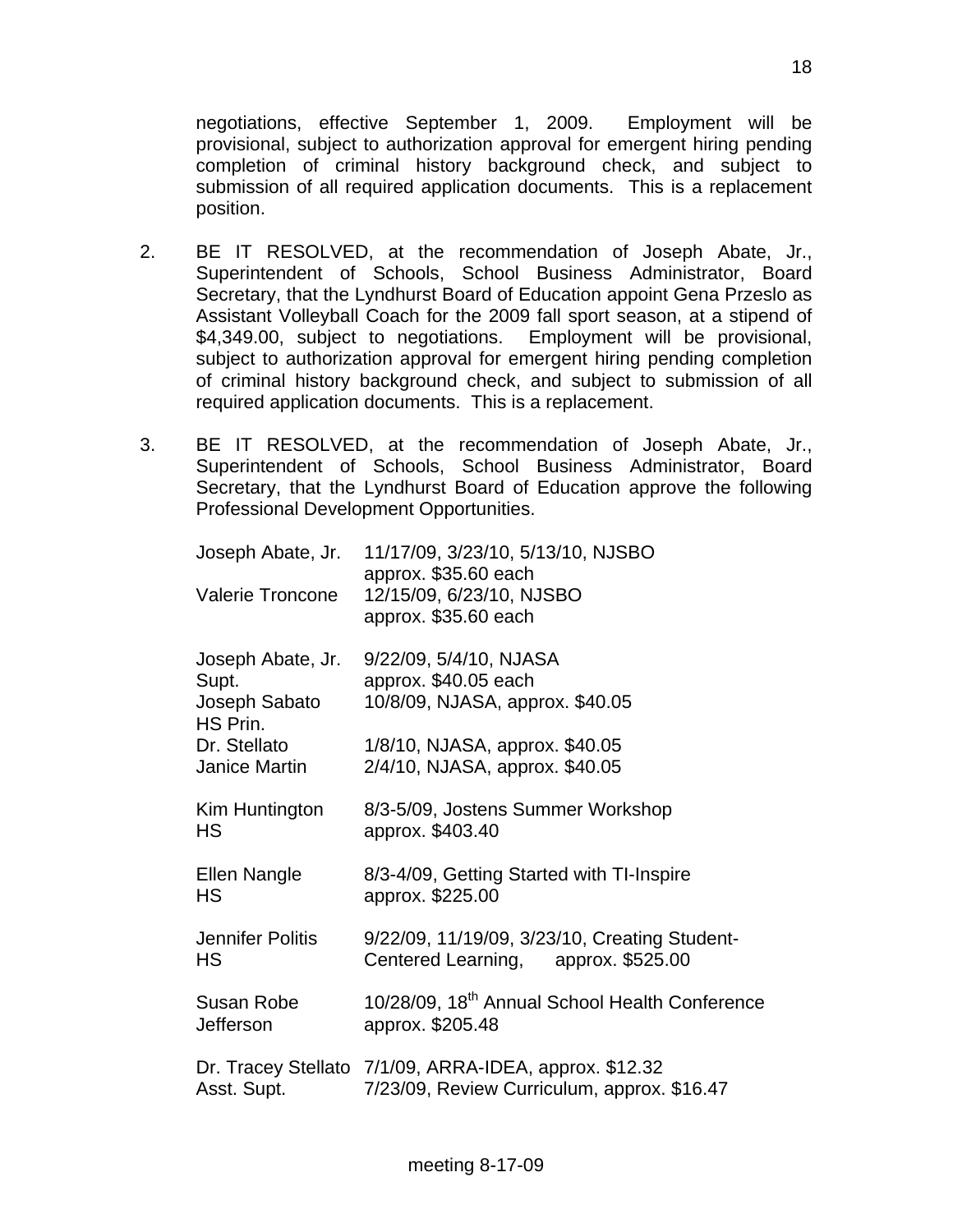7/27/09, NCLB Application Tech. Assistance approx. \$7.57

| Valerie Troncone        | Dr. Tracey Stellato 7/23/09, ARRA Technical Assistance Session<br>approx. \$27.00                                                                                                                                                                                                |
|-------------------------|----------------------------------------------------------------------------------------------------------------------------------------------------------------------------------------------------------------------------------------------------------------------------------|
| Asst. Supt.             | Dr. Tracey Stellato 9/16/09, Students as Digital Learners in 21 <sup>st</sup><br>Century Environments, approx. \$12.46<br>9/22/09, 11/19/09, 3/23/10, Creating Student-<br>Centered Learning approx. \$673.65<br>10/15/09, Creating Student-Centered Learning<br>approx. \$49.55 |
| <b>Ruth Stern</b><br>HS | 8/3-4/09, Getting Started with TI-Inspire<br>approx. \$225.00                                                                                                                                                                                                                    |

 Linda Webb 10/28/09, Community Medicine & School Health Franklin approx. \$187.30

4. BE IT RESOLVED, at the recommendation of Joseph Abate, Jr., Superintendent of Schools, School Business Administrator, Board Secretary, that the Lyndhurst Board of Education appoint the following for the 2009-10 school year. Employment will be provisional, subject to authorization approval for emergent hiring pending completion of criminal history background check, and subject to submission of all required application documents.

| <b>Anthony Dorio</b> | sub-custodian, summer only          |
|----------------------|-------------------------------------|
| Tara Foresta         | lunch aide @ Columbus (replacement) |

5. BE IT RESOLVED, at the recommendation of Joseph Abate, Jr., Superintendent of Schools, School Business Administrator, Board Secretary, that the Lyndhurst Board of Education approve the following high school student summer volunteers.

 Heba Hassan Stephanie Gabriele Melissa Francis Kimberly Ribeiro Hannah Flusk Victoria Barnaskas Michelle Alvarado Alissa Guerra

 6. BE IT RESOLVED, at the recommendation of Joseph Abate, Jr., Superintendent of Schools, School Business Administrator, Board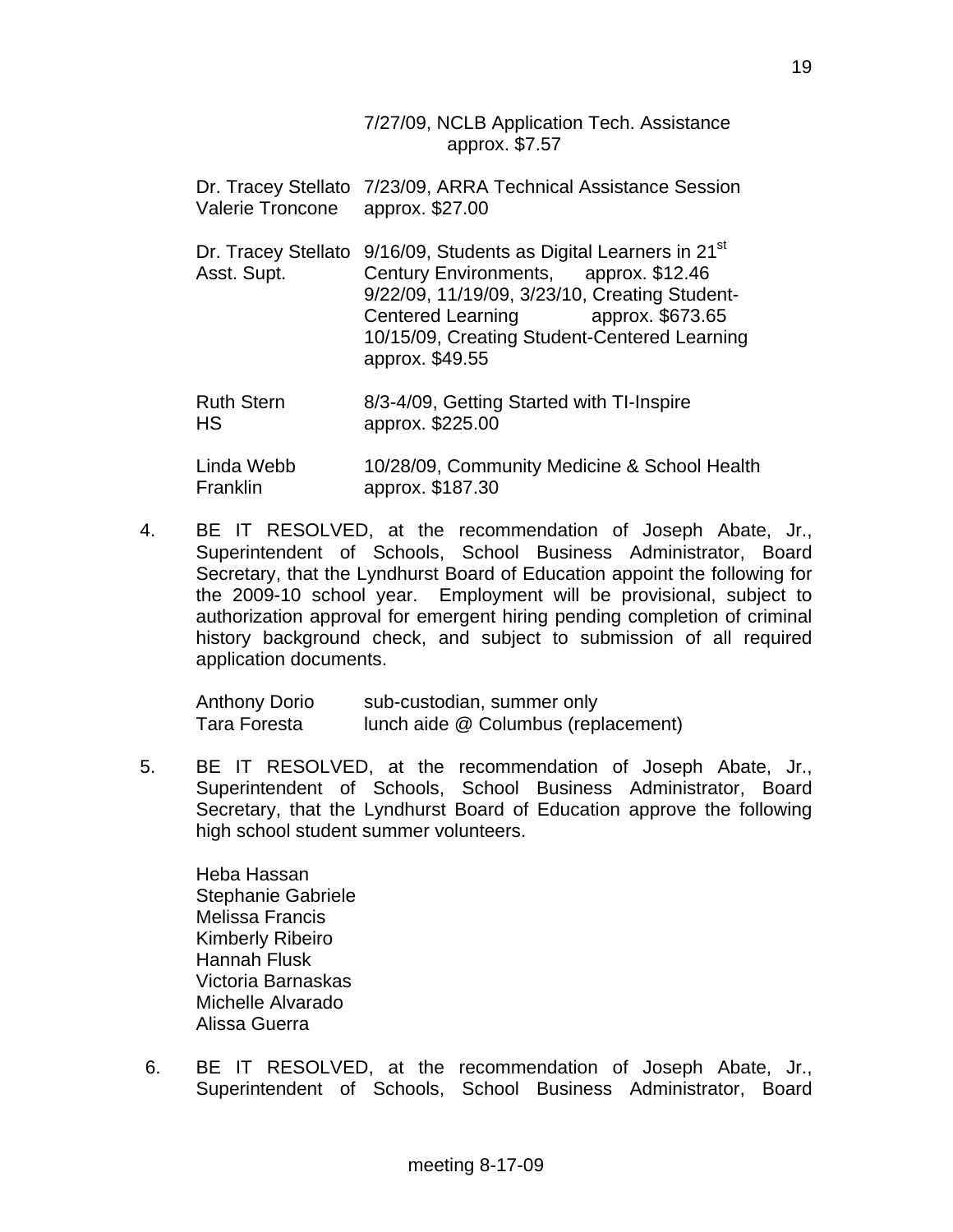Secretary, that the Lyndhurst Board of Education approve the following club advisor stipends for the 2009-10 school year, subject to negotiations.

| <b>Brian Fuschetto</b> | Web Master                                    | \$7,644.00 |
|------------------------|-----------------------------------------------|------------|
| <b>Kurt Kiefer</b>     | <b>Technical Director</b><br>for Fashion Show | \$1,555.00 |
|                        |                                               |            |

|                               | contingent on enrollment |
|-------------------------------|--------------------------|
| Crafts & Garden               | contingent on enrollment |
| <b>Nutrition Club</b>         | contingent on enrollment |
| Richard Falcicchio Chess Club | contingent on enrollment |
| Sharon McPherson Key Club     | contingent on enrollment |
|                               | <b>Library Club</b>      |

- 7. BE IT RESOLVED, at the recommendation of Joseph Abate, Jr., Superintendent of Schools, School Business Administrator, Board Secretary, that the Lyndhurst Board of Education file for a request for a waiver to the Bergen County Superintendent of Schools for Administrative Code N.J.A.C. 6:8-3.3, Principal Assigned to More than One School Building, requesting approval for the 2009-10 school year for Joseph Vastola, Principal of Columbus and Lincoln Schools.
- 8. BE IT RESOLVED, at the recommendation of Joseph Abate, Jr., Superintendent of Schools, School Business Administrator, Board Secretary, that the Lyndhurst Board of Education approve the following Watchpersons for the 2009-10 school year. Employment will be provisional, subject to authorization approval for emergent hiring pending completion of criminal history background check, and subject to submission of all required application documents.

 Debbie Consalvo Kim Dunaj John Dunaj Linda Kost Robert Leppard Patty Woods Lynda Day Steve Cortese Ralph Andreu Ann Mezzina

## - - - SEPARATE VOTE - - - - - - - - - - - - - - - - - - - - - - - - - - - - - - - - - - - - - - - - -

Motion by Anthony Castrovinci second by William Barnaskas

9. BE IT RESOLVED, at the recommendation of Joseph Abate, Jr., Superintendent of Schools, School Business Administrator, Board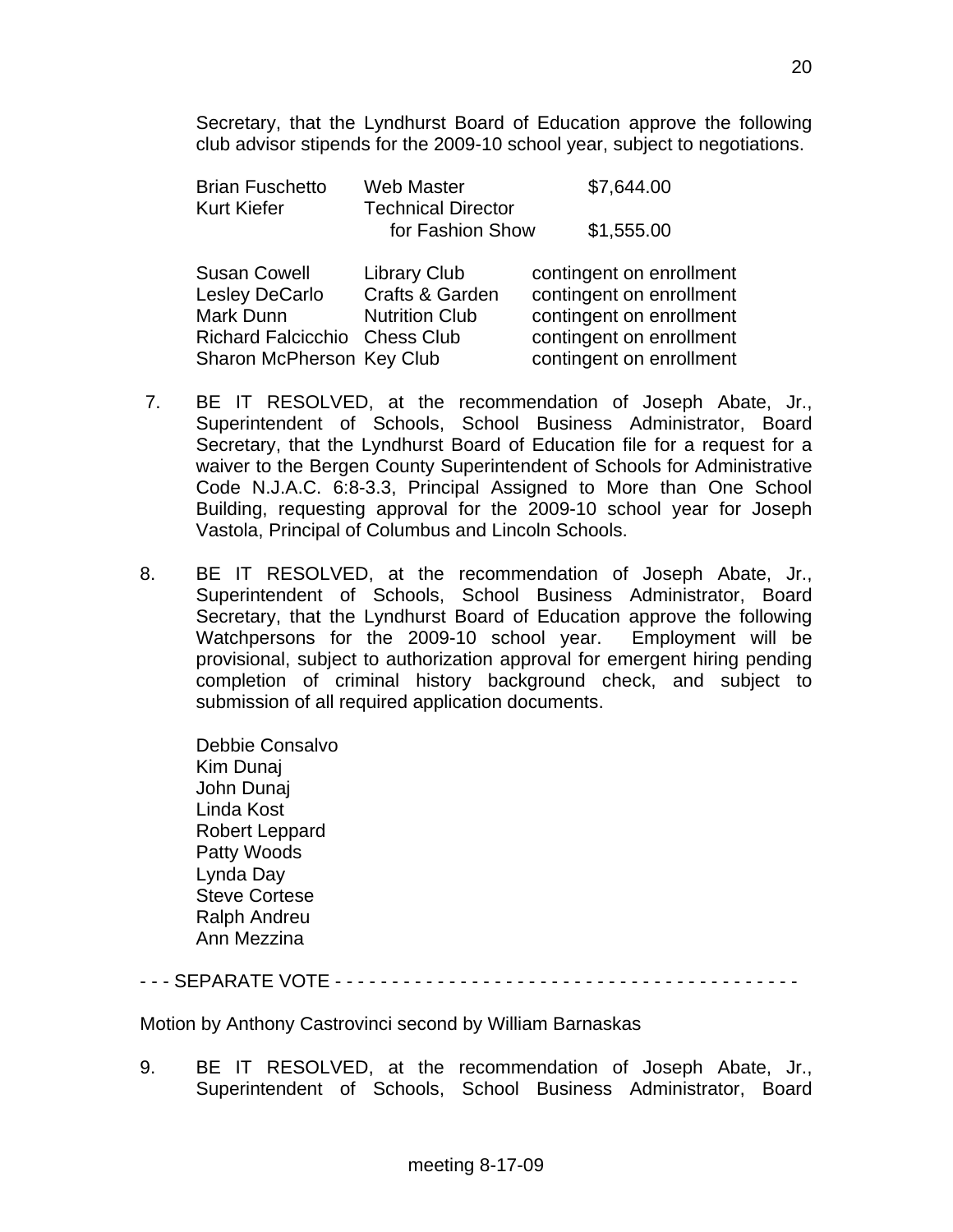Secretary, that the Lyndhurst Board of Education approve the attached list of substitute teachers for the 2009-10 school year. Employment will be provisional, subject to authorization approval for emergent hiring pending completion of criminal history background check, and subject to submission of all required application documents.

 Roll Call For: (6) William Barnaskas, Anthony Castrovinci, Thomas DiMascio, Ronald Grillo, James Hooper, Ellen Young. Absent: (1) Joseph Shinnick Abstain: (2) Louis Bilis, Stephen Vendola

- - - SEPARATE VOTE - - - - - - - - - - - - - - - - - - - - - - - - - - - - - - - - - - - - - - - - - -

 10. BE IT RESOLVED, at the recommendation of Joseph Abate, Jr., Superintendent of Schools, School Business Administrator, Board Secretary, that the Lyndhurst Board of Education approve the following custodian/maintenance transfers, effective September 1, 2009.

| <b>Name</b>        | From             | To                      |
|--------------------|------------------|-------------------------|
| R. Rubertone       | <b>LHS Night</b> | JCS & Roosevelt / Night |
| <b>B.</b> Consalvo | Dir.Maint/Cust   | Franklin / Day          |
| J. Castagnetti     | Franklin / Day   | JCS / Day               |

- - - SEPARATE VOTE - - - - - - - - - - - - - - - - - - - - - - - - - - - - - - - - - - - - - - - - - -

Motion by Anthony Castrovinci second by Ronald Grillo

11. BE IT RESOLVED, at the recommendation of Joseph Abate, Jr., Superintendent of Schools, School Business Administrator, Board Secretary, that the Lyndhurst Board of Education approve the following aides for the 2009-10 school year. Employment will be provisional, subject to authorization approval for emergent hiring pending completion of criminal history background check, and subject to submission of all required application documents.

Kindergarten Aides Joan Barratta – Jefferson School Rhonda Villani – Franklin School Toni Esposito – Washington School Darlene Mayewski – Columbus School

Columbus School Maria Lee – Resource Center Tina Frey – Kdgn for SBJC Anne Mezzina – grade 2 Suzanne Moltz – grade 3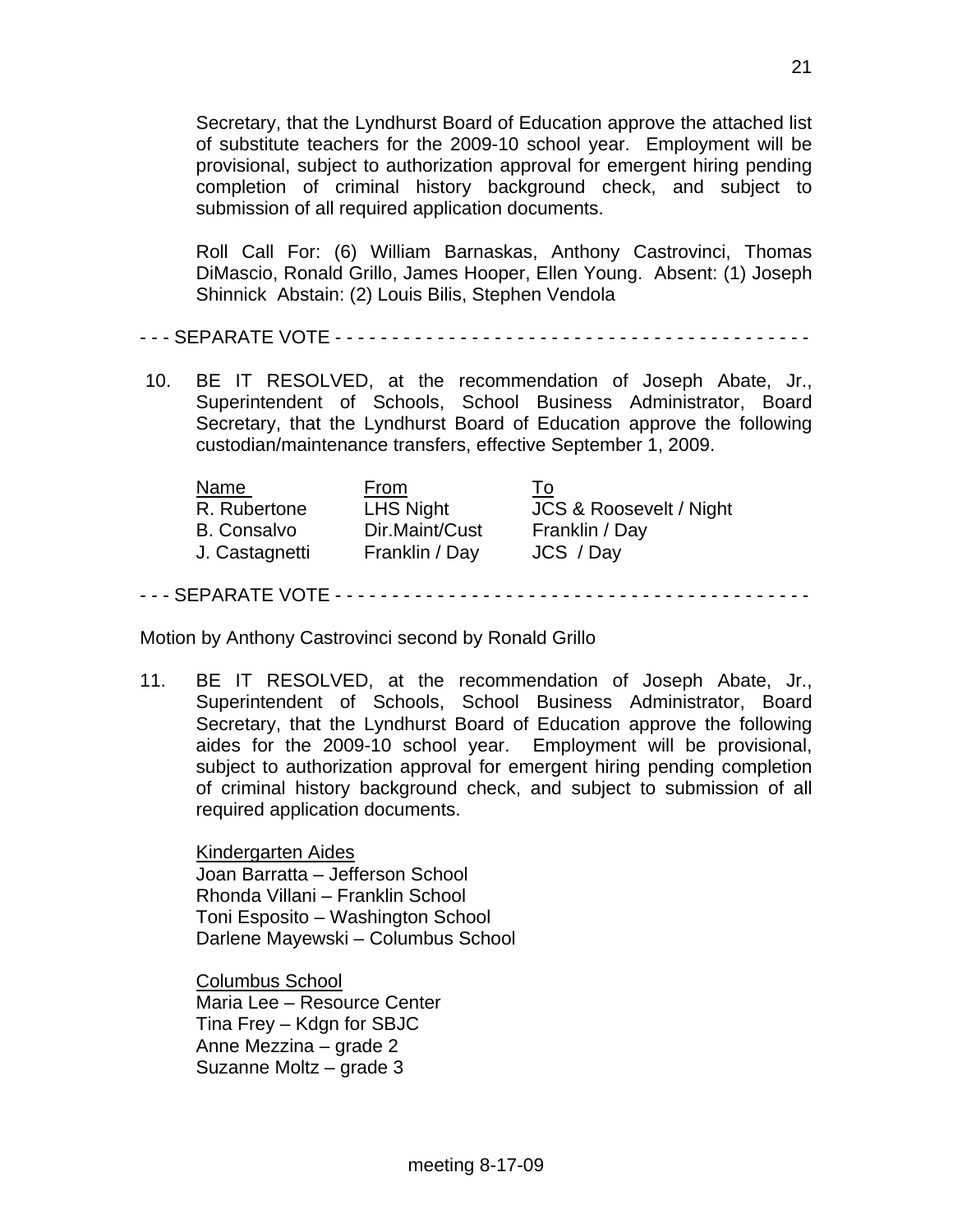Franklin School Sandy Estevez – grade 7 Sue Cunniff – Resource Center & sub-aide

 Laura Gustad – ABA Frank Fabiano – ABA

Jefferson School Dora Lazarus – LD Younger Barbara Romanski – LD Intermediate & bus aide Debra Calendriello – LD Older Mildred Caffrey – Resource Center & bus aide Paula Pica – grade 3 Diana Robe – grade 1 & bus aide Pat Wohlrab – grade 5

 Johnna Garlepp – bus aide Pat Cuneo – Jefferson Community School Dana Vigna – Floater Aide

Lincoln School Camille Marsh – grade 7 Julianne Jankowski – Resource Center

Roosevelt School Karen Breslin – shared aide grade 3, grade 5, grade 6 Cheryl Gash – Resource Center

Washington School Deborah Spagnuolo – Resource Center Colleen Vendola – MD Younger Ivanna Gaccione – Older LD/MD Class Judy Tunnell – Kdgn.

High School Tracy Jorge – Resource Center Josephine Piergiovanni – Resource Center Diana Auteri – grade 10 Christina Villareale – New Sp.Ed. Class Courtney Hubbard – New Sp. Ed. Class Robert Williams – New Sp. Ed. Class Gaylin DeBlasio – New Sp. Ed. Class

Out of District Melissa DeJulia – ECLC Program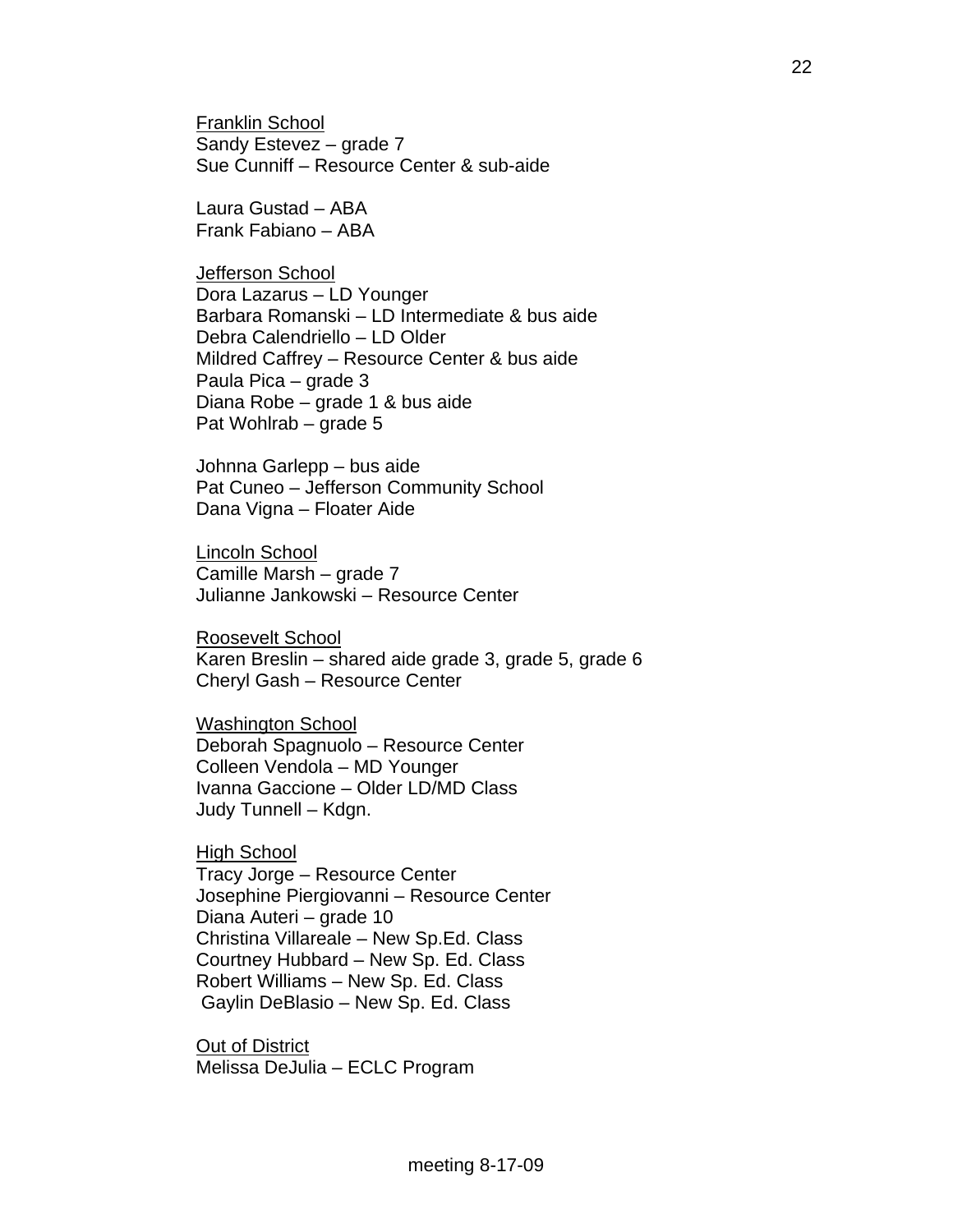In District Cathy Jewell – Special Services & secretarial aide

Regular Education Joyce Settembrino – PreK Rose McEldowney – PreK Luanne Servideo – Lyndhurst Rec. Center

2009-10 Summer Bus Aides Rose McEldowney Cathy Jewell Sue Cunniff (sub)

 Roll Call For: (6) William Barnaskas, Louis Bilis, Anthony Castrovinci, Ronald Grillo, James Hooper, Ellen Young. Absent: (1) Joseph Shinnick Abstain: (2) Thomas DiMascio, Stephen Vendola

#### - - - SEPARATE VOTE - - - - - - - - - - - - - - - - - - - - - - - - - - - - - - - - - - - - - - - - - -

- 12. BE IT RESOLVED, at the recommendation of Joseph Abate, Jr., Superintendent of Schools, School Business Administrator, Board Secretary, that the Lyndhurst Board of Education sponsor the Before School Child Care Program (BCCP) for the 2009-10 school year. This program will be housed at all elementary schools with sufficient enrollment and will operate on days that the Lyndhurst Elementary Schools are in session.
- 13. BE IT RESOLVED, at the recommendation of Joseph Abate, Jr., Superintendent of Schools, School Business Administrator, Board Secretary, that the Lyndhurst Board of Education sponsor the After School Child Care Program (ACCP) for the 2009-10 school year. This program will be housed at all elementary schools and will operate on days that the Lyndhurst Elementary Schools are in session.

#### - - - SEPARATE VOTE - - - - - - - - - - - - - - - - - - - - - - - - - - - - - - - - - - - - - - - - - -

Motion by Anthony Castrovinci second by Ronald Grillo

14. BE IT RESOLVED, at the recommendation of Joseph Abate, Jr., Superintendent of Schools, School Business Administrator, Board Secretary, that the Lyndhurst Board of Education appoint Rosemary Villa, ACCP/BCCP Director for the 2009-10 school year. Position based upon administrative review on 11/1/09. Decision regarding Director will be determined based upon enrollment.